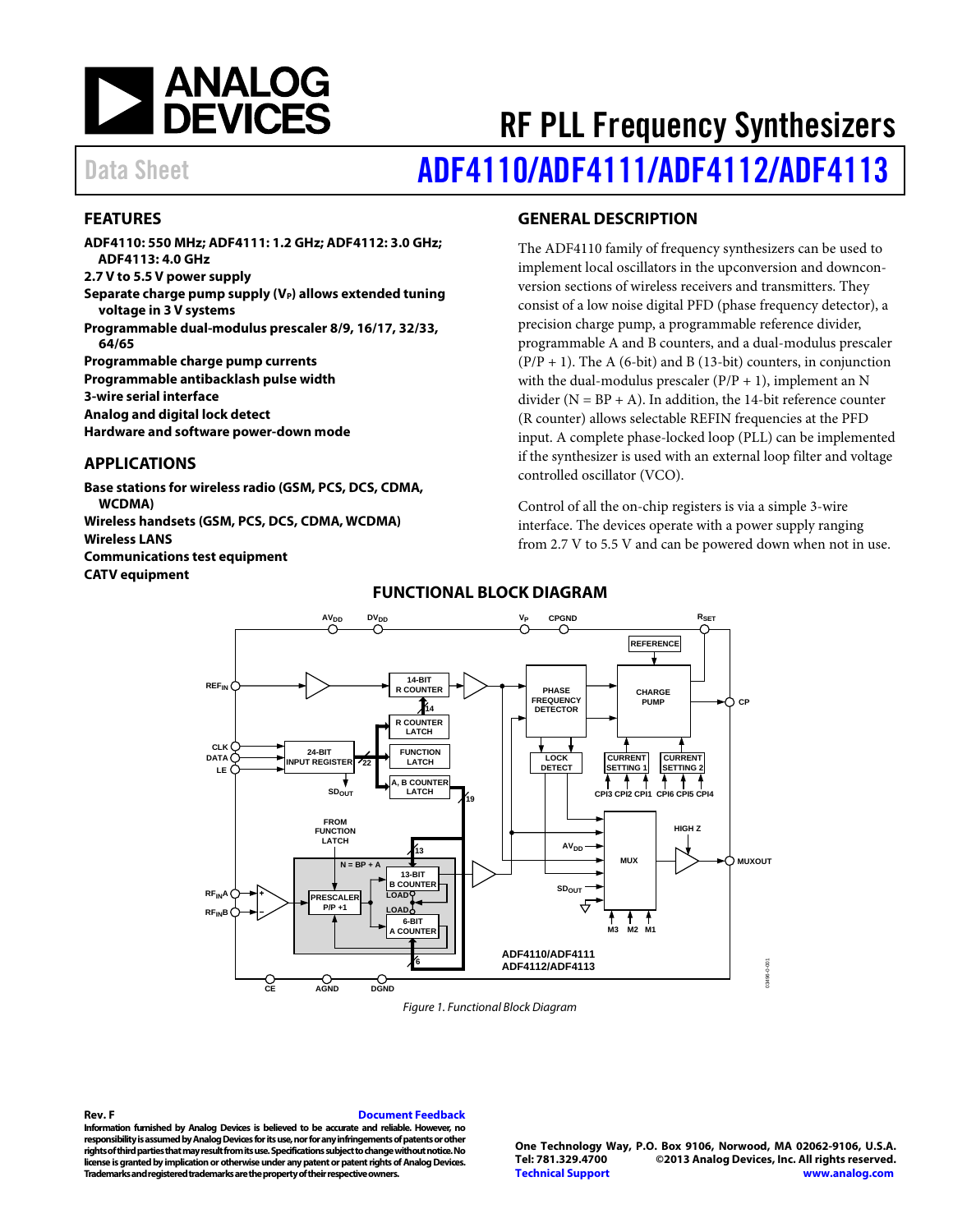# TABLE OF CONTENTS

## <span id="page-1-0"></span>**REVISION HISTORY**

| $1/13$ —Rev. E to Rev. F |  |
|--------------------------|--|
|                          |  |
|                          |  |
|                          |  |

| $8/12$ —Rev. D to Rev. E |  |
|--------------------------|--|
|                          |  |
|                          |  |
|                          |  |

#### **5/12—Rev. C to Rev. D**

### **3/04—Data sheet changed from Rev. B to Rev. C.**

| Phase Frequency Detector (PFD) and Charge Pump 13     |  |
|-------------------------------------------------------|--|
|                                                       |  |
|                                                       |  |
|                                                       |  |
|                                                       |  |
| Device Programming after Initial Power-Up  20         |  |
|                                                       |  |
|                                                       |  |
| Local Oscillator for GSM Base Station Transmitter  22 |  |
|                                                       |  |
|                                                       |  |
|                                                       |  |
|                                                       |  |
|                                                       |  |
| PCB Design Guidelines for Chip Scale Package  26      |  |
|                                                       |  |
|                                                       |  |
|                                                       |  |

| 3/03—Data sheet changed from Rev. A to Rev. B.         |  |
|--------------------------------------------------------|--|
|                                                        |  |
|                                                        |  |
| 1/01—Data sheet changed from Rev. 0 to Rev. A.         |  |
| Changes to DC Specifications in B Version, B Chips,    |  |
| Unit, and Test Conditions/Comments Columns  2          |  |
|                                                        |  |
|                                                        |  |
|                                                        |  |
|                                                        |  |
|                                                        |  |
|                                                        |  |
|                                                        |  |
| Addition of New Material                               |  |
| (PCB Design Guidelines for Chip-Scale package) 23      |  |
| Replacement of CP-20 Outline with CP-20 [2] Outline 24 |  |
|                                                        |  |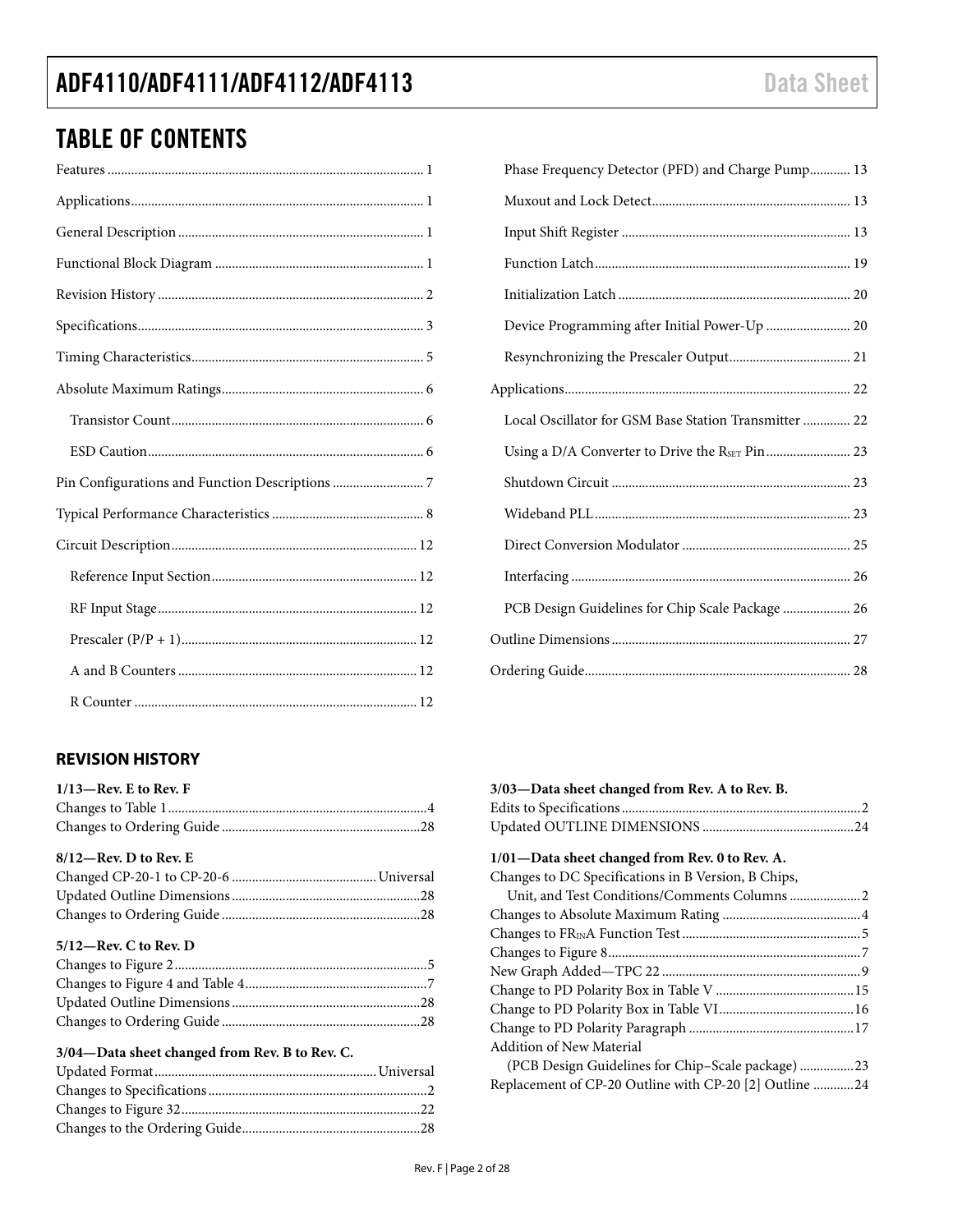# <span id="page-2-0"></span>**SPECIFICATIONS**

 $AV_{DD} = DV_{DD} = 3$  V ± 10%, 5 V ± 10%;  $AV_{DD} \leq V_P \leq 6.0$  V;  $AGND = DGND = CPGND = 0$  V;  $R_{SET} = 4.7$  k $\Omega$ ; dBm referred to 50  $\Omega$ ; TA = TMIN to TMAX, unless otherwise noted. Operating temperature range is as follows: B Version: −40°C to +85°C.

<span id="page-2-1"></span>

| Table 1.                                           |                      |                             |               |                                                                   |
|----------------------------------------------------|----------------------|-----------------------------|---------------|-------------------------------------------------------------------|
| <b>Parameter</b>                                   | <b>B</b> Version     | <b>B</b> Chips <sup>1</sup> | Unit          | <b>Test Conditions/Comments</b>                                   |
| RF CHARACTERISTICS (3 V)                           |                      |                             |               | See Figure 29 for input circuit.                                  |
| <b>RF Input Sensitivity</b>                        | $-15/0$              | $-15/0$                     | dBm min/max   |                                                                   |
| RF Input Frequency                                 |                      |                             |               |                                                                   |
| ADF4110                                            | 80/550               | 80/550                      | MHz min/max   | For lower frequencies, ensure slew rate<br>$(SR) > 30 V/\mu s$ .  |
| ADF4110                                            | 50/550               | 50/550                      | MHz min/max   | Input level $= -10$ dBm.                                          |
| ADF4111                                            | 0.08/1.2             | 0.08/1.2                    | GHz min/max   | For lower frequencies, ensure SR > 30 V/µs.                       |
| ADF4112                                            | 0.2/3.0              | 0.2/3.0                     | GHz min/max   | For lower frequencies, ensure $SR > 75$ V/ $\mu s$ .              |
| ADF4112                                            | 0.1/3.0              | 0.1/3.0                     | GHz min/max   | Input level $= -10$ dBm.                                          |
| ADF4113                                            | 0.2/3.7              | 0.2/3.7                     | GHz min/max   | Input level $=$ -10 dBm. For lower frequencies,                   |
|                                                    |                      |                             |               | ensure $SR > 130 V/\mu s$ .                                       |
| Maximum Allowable Prescaler Output                 |                      |                             |               |                                                                   |
| Frequency <sup>2</sup>                             | 165                  | 165                         | MHz max       |                                                                   |
| RF CHARACTERISTICS (5 V)                           |                      |                             |               |                                                                   |
| <b>RF Input Sensitivity</b>                        | $-10/0$              | $-10/0$                     | dBm min/max   |                                                                   |
| <b>RF Input Frequency</b>                          |                      |                             |               |                                                                   |
| ADF4110                                            | 80/550               | 80/550                      | MHz min/max   | For lower frequencies, ensure $SR > 50 V/\mu s$ .                 |
| ADF4111                                            | 0.08/1.4             | 0.08/1.4                    | GHz min/max   | For lower frequencies, ensure $SR > 50$ V/ $\mu s$ .              |
| ADF4112                                            | 0.1/3.0              | 0.1/3.0                     | GHz min/max   | For lower frequencies, ensure SR > 75 V/µs.                       |
| ADF4113                                            | 0.2/3.7              | 0.2/3.7                     | GHz min/max   | For lower frequencies, ensure SR > 130 V/µs.                      |
| ADF4113                                            | 0.2/4.0              | 0.2/4.0                     | GHz min/max   | Input level $=-5$ dBm.                                            |
| Maximum Allowable Prescaler Output                 |                      |                             |               |                                                                   |
| Frequency <sup>2</sup>                             | 200                  | 200                         | MHz max       |                                                                   |
| <b>REFIN CHARACTERISTICS</b>                       |                      |                             |               |                                                                   |
| <b>REFIN Input Frequency</b>                       | 5/104                | 5/104                       | MHz min/max   | For $f < 5$ MHz, ensure $SR > 100$ V/ $\mu s$ .                   |
| Reference Input Sensitivity                        | 0.4/AV <sub>DD</sub> | 0.4/AV <sub>DD</sub>        | V p-p min/max | $AV_{DD} = 3.3 V$ , biased at $AV_{DD}/2$ . See Note 3.           |
|                                                    | $3.0/AV_{DD}$        | $3.0/AV_{DD}$               | V p-p min/max | $AV_{DD} = 5 V$ , biased at $AV_{DD}/2$ . See Note <sup>3</sup> . |
| <b>REFIN Input Capacitance</b>                     | 10                   | 10                          | pF max        |                                                                   |
| <b>REFIN Input Current</b>                         | ±100                 | ±100                        | µA max        |                                                                   |
| PHASE DETECTOR FREQUENCY <sup>4</sup>              | 55                   | 55                          | MHz max       |                                                                   |
| <b>CHARGE PUMP</b>                                 |                      |                             |               |                                                                   |
| Icp Sink/Source                                    |                      |                             |               | Programmable (see Table 9).                                       |
| <b>High Value</b>                                  | 5                    | 5                           | mA typ        | With $R_{\text{SFT}} = 4.7 \text{ k}\Omega$ .                     |
| Low Value                                          | 625                  | 625                         | µA typ        |                                                                   |
| Absolute Accuracy                                  | 2.5                  | 2.5                         | % typ         | With $R_{SET} = 4.7$ k $\Omega$ .                                 |
| R <sub>SET</sub> Range                             | 2.7/10               | 2.7/10                      | kΩ typ        | See Table 9.                                                      |
|                                                    |                      |                             |               |                                                                   |
| Icp 3-State Leakage Current                        | 1                    | 1                           | nA typ        |                                                                   |
| Sink and Source Current Matching                   | 2                    | $\overline{2}$              | $%$ typ       | $0.5 V \le V_{CP} \le V_P - 0.5 V$ .                              |
| Icp VS. Vcp                                        | 1.5                  | 1.5                         | % typ         | $0.5 V \leq V_{CP} \leq V_P - 0.5 V$ .                            |
| Icp vs. Temperature                                | 2                    | 2                           | % typ         | $V_{CP} = V_P/2$ .                                                |
| <b>LOGIC INPUTS</b>                                |                      |                             |               |                                                                   |
| V <sub>INH</sub> , Input High Voltage              | $0.8 \times DV_{DD}$ | $0.8 \times DV_{DD}$        | V min         |                                                                   |
| VINL, Input Low Voltage                            | $0.2 \times DV_{DD}$ | $0.2 \times DV_{DD}$        | V max         |                                                                   |
| I <sub>INH</sub> /I <sub>INL</sub> , Input Current | ±1                   | ±1                          | µA max        |                                                                   |
| C <sub>IN</sub> , Input Capacitance                | 10                   | 10                          | pF max        |                                                                   |
| <b>LOGIC OUTPUTS</b>                               |                      |                             |               |                                                                   |
| V <sub>OH</sub> , Output High Voltage              | $DV_{DD}$ – 0.4      | $DV_{DD}$ – 0.4             | V min         | $I_{OH} = 500 \mu A$ .                                            |
| V <sub>OL</sub> , Output Low Voltage               | 0.4                  | 0.4                         | V max         | $I_{OL} = 500 \mu A$ .                                            |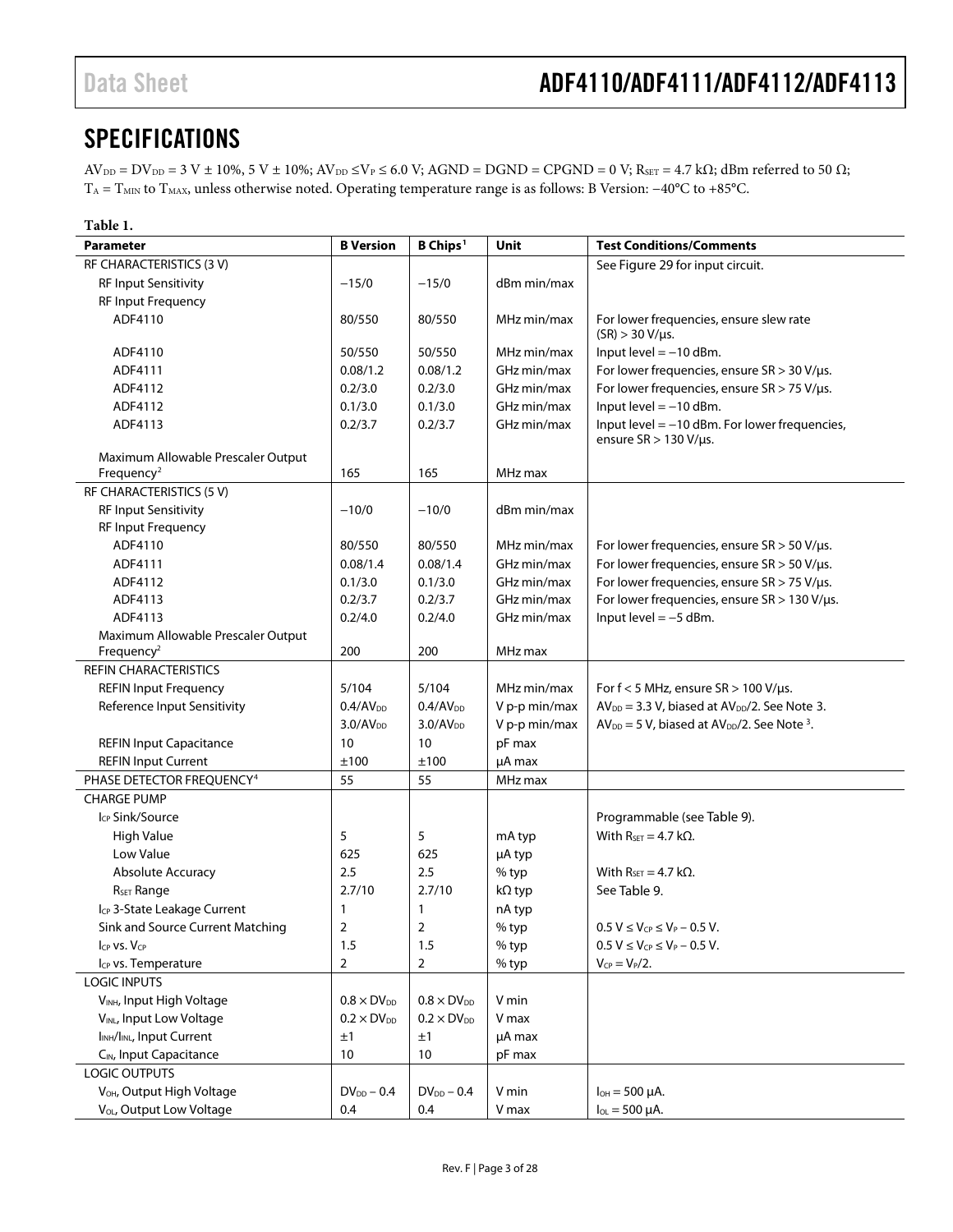<span id="page-3-1"></span><span id="page-3-0"></span>

| <b>Parameter</b>                                  | <b>B</b> Version       | B Chips <sup>1</sup>   | Unit        | <b>Test Conditions/Comments</b>                             |
|---------------------------------------------------|------------------------|------------------------|-------------|-------------------------------------------------------------|
| POWER SUPPLIES                                    |                        |                        |             |                                                             |
| AV <sub>DD</sub>                                  | 2.7/5.5                | 2.7/5.5                | V min/V max |                                                             |
| <b>DV<sub>DD</sub></b>                            | <b>AV<sub>DD</sub></b> | <b>AV<sub>DD</sub></b> |             |                                                             |
| $V_P$                                             | AV <sub>DD</sub> /6.0  | AV <sub>DD</sub> /6.0  | V min/V max | $AV_{DD} \leq V_P \leq 6.0$ V. See Figure 25 and Figure 26. |
| $I_{DD}^5$ (Al <sub>pp</sub> + Dl <sub>pp</sub> ) |                        |                        |             |                                                             |
| ADF4110                                           | 5.5                    | 4.5                    | mA max      | 4.5 mA typical.                                             |
| ADF4111                                           | 5.5                    | 4.5                    | mA max      | 4.5 mA typical.                                             |
| ADF4112                                           | 7.5                    | 6.5                    | mA max      | 6.5 mA typical.                                             |
| ADF4113                                           | 11                     | 8.5                    | mA max      | 8.5 mA typical.                                             |
| $ _{\mathsf{P}}$                                  | 0.5                    | 0.5                    | mA max      | $T_A = 25$ °C.                                              |
| Low Power Sleep Mode                              | 1                      | 1                      | µA typ      |                                                             |
| <b>NOISE CHARACTERISTICS</b>                      |                        |                        |             |                                                             |
| ADF4113 Normalized Phase Noise Floor <sup>6</sup> | $-215$                 | $-215$                 | dBc/Hz typ  |                                                             |
| Phase Noise Performance <sup>7</sup>              |                        |                        |             | @ VCO output.                                               |
| ADF4110: 540 MHz Output <sup>8</sup>              | $-91$                  | $-91$                  | dBc/Hz typ  | @ 1 kHz offset and 200 kHz PFD frequency.                   |
| ADF4111: 900 MHz Output <sup>9</sup>              | $-87$                  | $-87$                  | dBc/Hz typ  | @ 1 kHz offset and 200 kHz PFD frequency.                   |
| ADF4112: 900 MHz Output <sup>9</sup>              | $-90$                  | $-90$                  | dBc/Hz typ  | @ 1 kHz offset and 200 kHz PFD frequency.                   |
| ADF4113: 900 MHz Output <sup>9</sup>              | $-91$                  | $-91$                  | dBc/Hz typ  | @ 1 kHz offset and 200 kHz PFD frequency.                   |
| ADF4111: 836 MHz Output <sup>10</sup>             | $-78$                  | $-78$                  | dBc/Hz typ  | @ 300 Hz offset and 30 kHz PFD frequency.                   |
| ADF4112: 1750 MHz Output <sup>11</sup>            | $-86$                  | $-86$                  | dBc/Hz typ  | @ 1 kHz offset and 200 kHz PFD frequency.                   |
| ADF4112: 1750 MHz Output <sup>12</sup>            | $-66$                  | $-66$                  | dBc/Hz typ  | @ 200 Hz offset and 10 kHz PFD frequency.                   |
| ADF4112: 1960 MHz Output <sup>13</sup>            | $-84$                  | $-84$                  | dBc/Hz typ  | @ 1 kHz offset and 200 kHz PFD frequency.                   |
| ADF4113: 1960 MHz Output <sup>13</sup>            | $-85$                  | $-85$                  | dBc/Hz typ  | @ 1 kHz offset and 200 kHz PFD frequency.                   |
| ADF4113: 3100 MHz Output <sup>14</sup>            | $-86$                  | $-86$                  | dBc/Hz typ  | @ 1 kHz offset and 1 MHz PFD frequency.                     |
| <b>Spurious Signals</b>                           |                        |                        |             |                                                             |
| ADF4110: 540 MHz Output <sup>9</sup>              | $-97/-106$             | $-97/-106$             | dBc typ     | @ 200 kHz/400 kHz and 200 kHz PFD frequency.                |
| ADF4111: 900 MHz Output <sup>9</sup>              | $-98/-110$             | $-98/-110$             | dBc typ     | @ 200 kHz/400 kHz and 200 kHz PFD frequency.                |
| ADF4112: 900 MHz Output <sup>9</sup>              | $-91/-100$             | $-91/-100$             | dBc typ     | @ 200 kHz/400 kHz and 200 kHz PFD frequency.                |
| ADF4113: 900 MHz Output <sup>9</sup>              | $-100/-110$            | $-100/-110$            | dBc typ     | @ 200 kHz/400 kHz and 200 kHz PFD frequency.                |
| ADF4111: 836 MHz Output <sup>10</sup>             | $-81/-84$              | $-81/-84$              | dBc typ     | @ 30 kHz/60 kHz and 30 kHz PFD frequency.                   |
| ADF4112: 1750 MHz Output <sup>11</sup>            | $-88/-90$              | $-88/-90$              | dBc typ     | @ 200 kHz/400 kHz and 200 kHz PFD frequency.                |
| ADF4112: 1750 MHz Output <sup>12</sup>            | $-65/-73$              | $-65/-73$              | dBc typ     | @ 10 kHz/20 kHz and 10 kHz PFD frequency.                   |
| ADF4112: 1960 MHz Output <sup>13</sup>            | $-80/-84$              | $-80/-84$              | dBc typ     | @ 200 kHz/400 kHz and 200 kHz PFD frequency.                |
| ADF4113: 1960 MHz Output <sup>13</sup>            | $-80/-84$              | $-80/-84$              | dBc typ     | @ 200 kHz/400 kHz and 200 kHz PFD frequency.                |
| ADF4113: 3100 MHz Output <sup>14</sup>            | $-80/-82$              | $-82/-82$              | dBc typ     | @ 1 MHz/2 MHz and 1 MHz PFD frequency.                      |

<span id="page-3-6"></span><span id="page-3-5"></span><span id="page-3-4"></span><span id="page-3-3"></span><span id="page-3-2"></span>1 The B chip specifications are given as typical values.

2 This is the maximum operating frequency of the CMOS counters. The prescaler value should be chosen to ensure that the RF input is divided down to a frequency that is less than this value.

<sup>3</sup>AC coupling ensures AV<sub>DD</sub>/2 bias. See Figure 33 [f](#page-21-2)or a typical circuit.<br><sup>4G</sup>Uaranteed by design

Guaranteed by design.

 $5 T_A = 25^{\circ}$ C; AV<sub>DD</sub> = DV<sub>DD</sub> = 3 V; P = 16; SYNC = 0; DLY = 0; RF<sub>IN</sub> for ADF4110 = 540 MHz; RF<sub>IN</sub> for ADF4111, ADF4112, ADF4113 = 900 MHz.

 $6$  The synthesizer phase noise floor is estimated by measuring the in-band phase noise at the output of the VCO, PN<sub>TOT</sub>, and subtracting 20logN (where N is the N divider value) and  $10\log F_{\text{PP}}$ : PN<sub>SYNTH</sub> = PN<sub>TOT</sub> –  $10\log F_{\text{PP}}$  –  $20\log N$ .

<sup>7</sup> The phase noise is measured with the EV-ADF411XSD1Z evaluation board and the HP8562E spectrum analyzer. The spectrum analyzer provides the REFIN for the synthesizer ( $f_{REFOUT}$  = 10 MHz @ 0 dBm). SYNC = 0; DLY = 0 [\(Table 7\)](#page-14-0).

 $8 f_{REFIN} = 10 MHz$ ; f $_{PFD} = 200 kHz$ ; offset frequency = 1 kHz; f $_{RF} = 540 MHz$ ; N = 2700; loop B/W = 20 kHz.

 $9 f_{REFIN} = 10 MHz$ ; f $_{PFD} = 200 kHz$ ; offset frequency = 1 kHz; f $_{RF} = 900 MHz$ ; N = 4500; loop B/W = 20 kHz.

<sup>10</sup>  $f_{REFIN}$  = 10 MHz;  $f_{PFD}$  = 30 kHz; offset frequency = 300 Hz;  $f_{RF}$  = 836 MHz; N = 27867; loop B/W = 3 kHz.

 $^{11}$  f<sub>REFIN</sub> = 10 MHz; f<sub>PFD</sub> = 200 kHz; offset frequency = 1 kHz; f<sub>RF</sub> = 1750 MHz; N = 8750; loop B/W = 20 kHz

 $12 f_{REFIN} = 10 MHz$ ; f $_{PFD} = 10 kHz$ ; offset frequency = 200 Hz; f $_{RF} = 1750 MHz$ ; N = 175000; loop B/W = 1 kHz.

 $13 f_{REFIN} = 10 MHz$ ;  $f_{PFD} = 200 kHz$ ; offset frequency = 1 kHz;  $f_{RF} = 1960 MHz$ ; N = 9800; loop B/W = 20 kHz. <sup>14</sup> f<sub>REFIN</sub> = 10 MHz; f<sub>PFD</sub> = 1 MHz; offset frequency = 1 kHz; f<sub>RF</sub> = 3100 MHz; N = 3100; loop B/W = 20 kHz.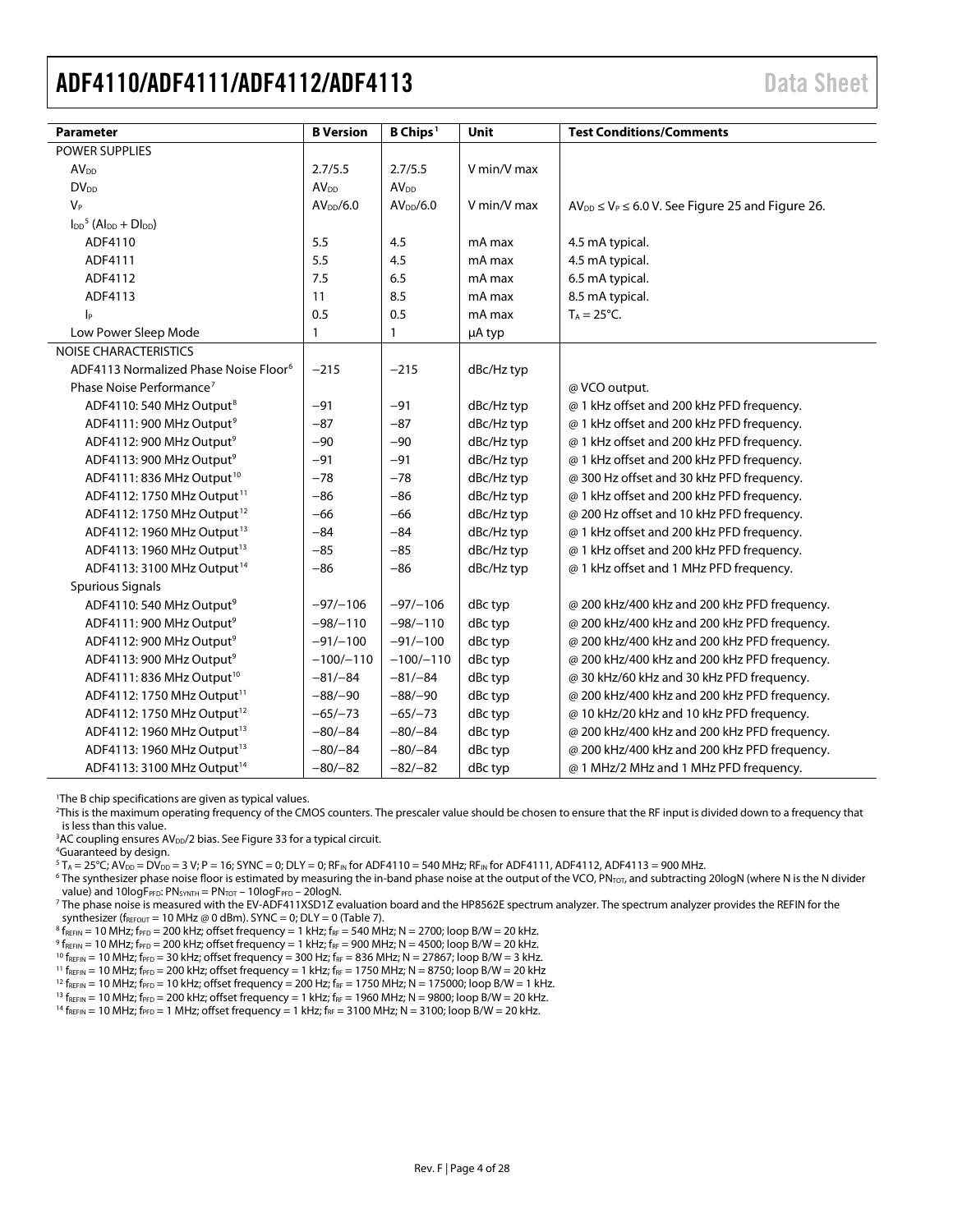# <span id="page-4-0"></span>TIMING CHARACTERISTICS

Guaranteed by design but not production tested.  $AV_{DD} = DV_{DD} = 3$  V  $\pm$  10%, 5 V  $\pm$  10%;  $AV_{DD} \leq V_P \leq 6$  V;  $AGND = DGND = CPGND = 0 V; R<sub>SET</sub> = 4.7 kΩ; T<sub>A</sub> = T<sub>MIN</sub> to T<sub>MAX</sub>, unless otherwise noted.$ 

| Table 2.         |                                               |        |                                 |  |
|------------------|-----------------------------------------------|--------|---------------------------------|--|
| <b>Parameter</b> | $Limit$ at $T_{MIN}$ to $T_{MAX}$ (B Version) | Unit   | <b>Test Conditions/Comments</b> |  |
|                  | 10                                            | ns min | DATA to CLOCK setup time        |  |
| t2               | 10                                            | ns min | DATA to CLOCK hold time         |  |
| t3               | 25                                            | ns min | CLOCK high duration             |  |
| t4               | 25                                            | ns min | <b>CLOCK low duration</b>       |  |
| t5               | 10                                            | ns min | CLOCK to LE setup time          |  |
| t6               | 20                                            | ns min | LE pulse width                  |  |

<span id="page-4-3"></span><span id="page-4-2"></span><span id="page-4-1"></span>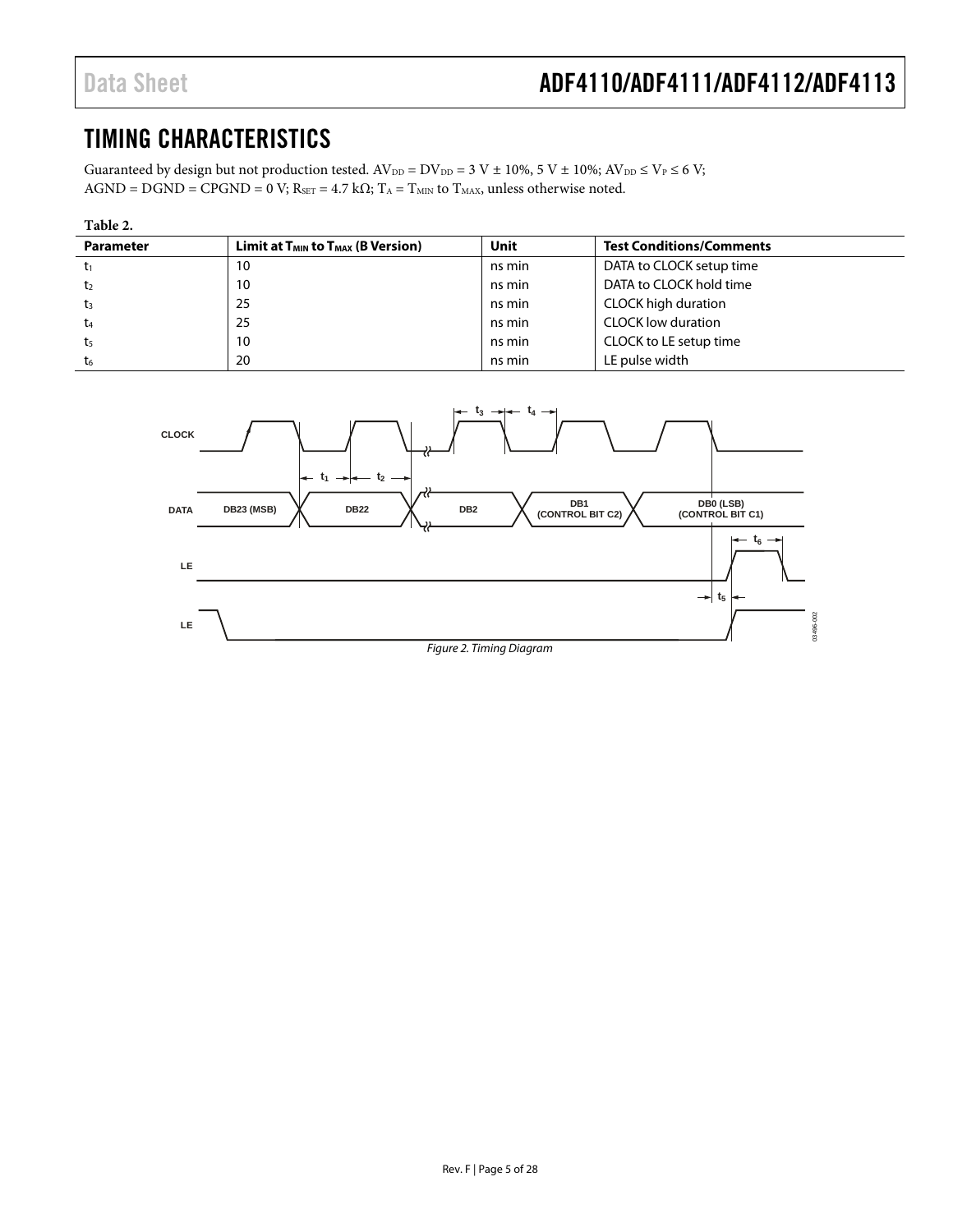# <span id="page-5-0"></span>ABSOLUTE MAXIMUM RATINGS

 $T_A = 25$ °C, unless otherwise noted

#### **Table 3.**

| <b>Parameter</b>                            | Rating                              |
|---------------------------------------------|-------------------------------------|
| $AV_{DD}$ to $GND1$                         | $-0.3 V$ to $+7 V$                  |
| AV <sub>DD</sub> to DV <sub>DD</sub>        | $-0.3 V$ to $+0.3 V$                |
| V <sub>P</sub> to GND                       | $-0.3$ V to $+7$ V                  |
| V <sub>P</sub> to AV <sub>DD</sub>          | $-0.3 V$ to $+5.5 V$                |
| Digital I/O Voltage to GND                  | $-0.3$ V to V <sub>DD</sub> + 0.3 V |
| Analog I/O Voltage to GND                   | $-0.3$ V to $V_P + 0.3$ V           |
| $REF_{IN}$ , $RF_{IN}A$ , $RF_{IN}B$ to GND | $-0.3$ V to V <sub>DD</sub> + 0.3 V |
| <b>REINA to REINB</b>                       | $\pm 320$ mV                        |
| Operating Temperature Range                 |                                     |
| Industrial (B Version)                      | $-40^{\circ}$ C to $+85^{\circ}$ C  |
| Storage Temperature Range                   | $-65^{\circ}$ C to $+150^{\circ}$ C |
| <b>Maximum Junction Temperature</b>         | $150^{\circ}$ C                     |
| $TSSOP \theta_{JA}$ Thermal Impedance       | 150.4°C/W                           |
| LFCSP $\theta_{JA}$ Thermal Impedance       | 122°C/W                             |
| (Paddle Soldered)                           |                                     |
| LFCSP $\theta_{JA}$ Thermal Impedance       | $216^{\circ}$ C/W                   |
| (Paddle Not Soldered)                       |                                     |
| Lead Temperature, Soldering                 |                                     |
| Vapor Phase (60 sec)                        | $215^{\circ}$ C                     |
| Infrared (15 sec)                           | 220°C                               |

Stresses above those listed under Absolute Maximum Ratings may cause permanent damage to the device. This is a stress rating only; functional operation of the device at these or any other conditions above those listed in the operational sections of this specification is not implied. Exposure to absolute maximum rating conditions for extended periods may affect device reliability.

This device is a high performance RF integrated circuit with an ESD rating of <2 kV, and it is ESD sensitive. Proper precautions should be taken for handling and assembly.

#### <span id="page-5-1"></span>**TRANSISTOR COUNT**

6425 (CMOS) and 303 (Bipolar).

<span id="page-5-3"></span> $1$  GND = AGND = DGND = 0 V.

### <span id="page-5-2"></span>**ESD CAUTION**

ESD (electrostatic discharge) sensitive device. Electrostatic charges as high as 4000 V readily accumulate on the human body and test equipment and can discharge without detection. Although this product features proprietary ESD protection circuitry, permanent damage may occur on devices subjected to high energy electrostatic discharges. Therefore, proper ESD precautions are recommended to avoid performance degradation or loss of functionality.

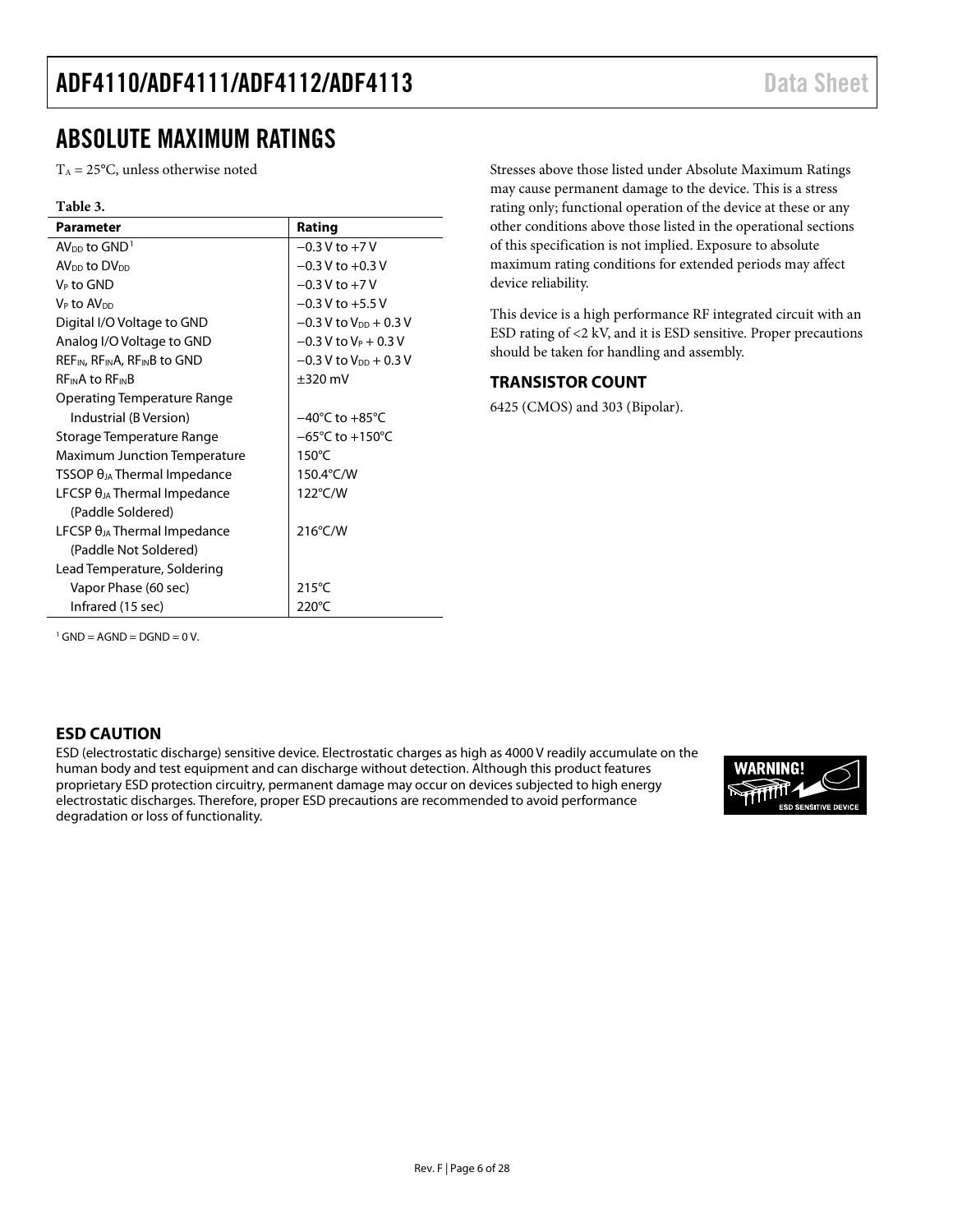# <span id="page-6-0"></span>PIN CONFIGURATIONS AND FUNCTION DESCRIPTIONS





**Table 4. Pin Function Descriptions**

| <b>TSSOP</b> | <b>LFCSP</b> |                         |                                                                                                                                                                                                                                                                       |
|--------------|--------------|-------------------------|-----------------------------------------------------------------------------------------------------------------------------------------------------------------------------------------------------------------------------------------------------------------------|
| Pin No.      | Pin No.      | <b>Mnemonic</b>         | <b>Function</b>                                                                                                                                                                                                                                                       |
| $\mathbf{1}$ | 19           | RSFT                    | Connecting a resistor between this pin and CPGND sets the maximum charge pump output current.<br>The nominal voltage potential at the $R_{\text{SET}}$ pin is 0.56 V. The relationship between $I_{CP}$ and $R_{\text{SET}}$ is<br>$I_{CPmax} = \frac{23.5}{R_{SET}}$ |
|              |              |                         | So, with $R_{SET} = 4.7 \text{ k}\Omega$ , $I_{CPmax} = 5 \text{ mA}$ .                                                                                                                                                                                               |
| 2            | 20           | <b>CP</b>               | Charge Pump Output. When enabled, this provides $\pm l_{CP}$ to the external loop filter, which in turn<br>drives the external VCO.                                                                                                                                   |
| 3            | 1            | <b>CPGND</b>            | Charge Pump Ground. This is the ground return path for the charge pump.                                                                                                                                                                                               |
| 4            | 2, 3         | <b>AGND</b>             | Analog Ground. This is the ground return path of the prescaler.                                                                                                                                                                                                       |
| 5            | 4            | $RF_{IN}B$              | Complementary Input to the RF Prescaler. This point should be decoupled to the ground plane with<br>a small bypass capacitor, typically 100 pF. See Figure 29.                                                                                                        |
| 6            | 5            | $RF_{IN}A$              | Input to the RF Prescaler. This small-signal input is ac-coupled from the VCO.                                                                                                                                                                                        |
| 7            | 6, 7         | <b>AV<sub>DD</sub></b>  | Analog Power Supply. This may range from 2.7 V to 5.5 V. Decoupling capacitors to the analog ground<br>plane should be placed as close as possible to this pin. AV <sub>DD</sub> must be the same value as DV <sub>DD</sub> .                                         |
| 8            | 8            | <b>REF<sub>IN</sub></b> | Reference Input. This is a CMOS input with a nominal threshold of $V_{\text{DD}}/2$ , and an equivalent input<br>resistance of 100 k $\Omega$ . See Figure 28. This input can be driven from a TTL or CMOS crystal oscillator, or<br>can be ac-coupled.               |
| 9            | 9,10         | <b>DGND</b>             | Digital Ground.                                                                                                                                                                                                                                                       |
| 10           | 11           | <b>CE</b>               | Chip Enable. A logic low on this pin powers down the device and puts the charge pump output into<br>three-state mode. Taking the pin high powers up the device depending on the status of the power-<br>down Bit F2.                                                  |
| 11           | 12           | <b>CLK</b>              | Serial Clock Input. This serial clock is used to clock in the serial data to the registers. The data is<br>latched into the 24-bit shift register on the CLK rising edge. This input is a high impedance CMOS<br>input.                                               |
| 12           | 13           | <b>DATA</b>             | Serial Data Input. The serial data is loaded MSB first with the two LSBs being the control bits. This<br>input is a high impedance CMOS input.                                                                                                                        |
| 13           | 14           | LE                      | Load Enable, CMOS Input. When LE goes high, the data stored in the shift registers is loaded into<br>one of the four latches; the latch is selected using the control bits.                                                                                           |
| 14           | 15           | <b>MUXOUT</b>           | This multiplexer output allows either the lock detect, the scaled RF, or the scaled reference<br>frequency to be accessed externally.                                                                                                                                 |
| 15           | 16, 17       | $DV_{DD}$               | Digital Power Supply. This may range from 2.7 V to 5.5 V. Decoupling capacitors to the digital ground<br>plane should be placed as close as possible to this pin. $DV_{DD}$ must be the same value as $AV_{DD}$ .                                                     |
| 16           | 18           | $V_P$                   | Charge Pump Power Supply. This should be greater than or equal to V <sub>DD</sub> . In systems where V <sub>DD</sub> is 3V,<br>V <sub>P</sub> can be set to 6 V and used to drive a VCO with a tuning range of up to 6 V. 1                                           |
|              |              | <b>EPAD</b>             | Exposed Pad (LFCSP Only). The exposed paddle should be connected to AGND.                                                                                                                                                                                             |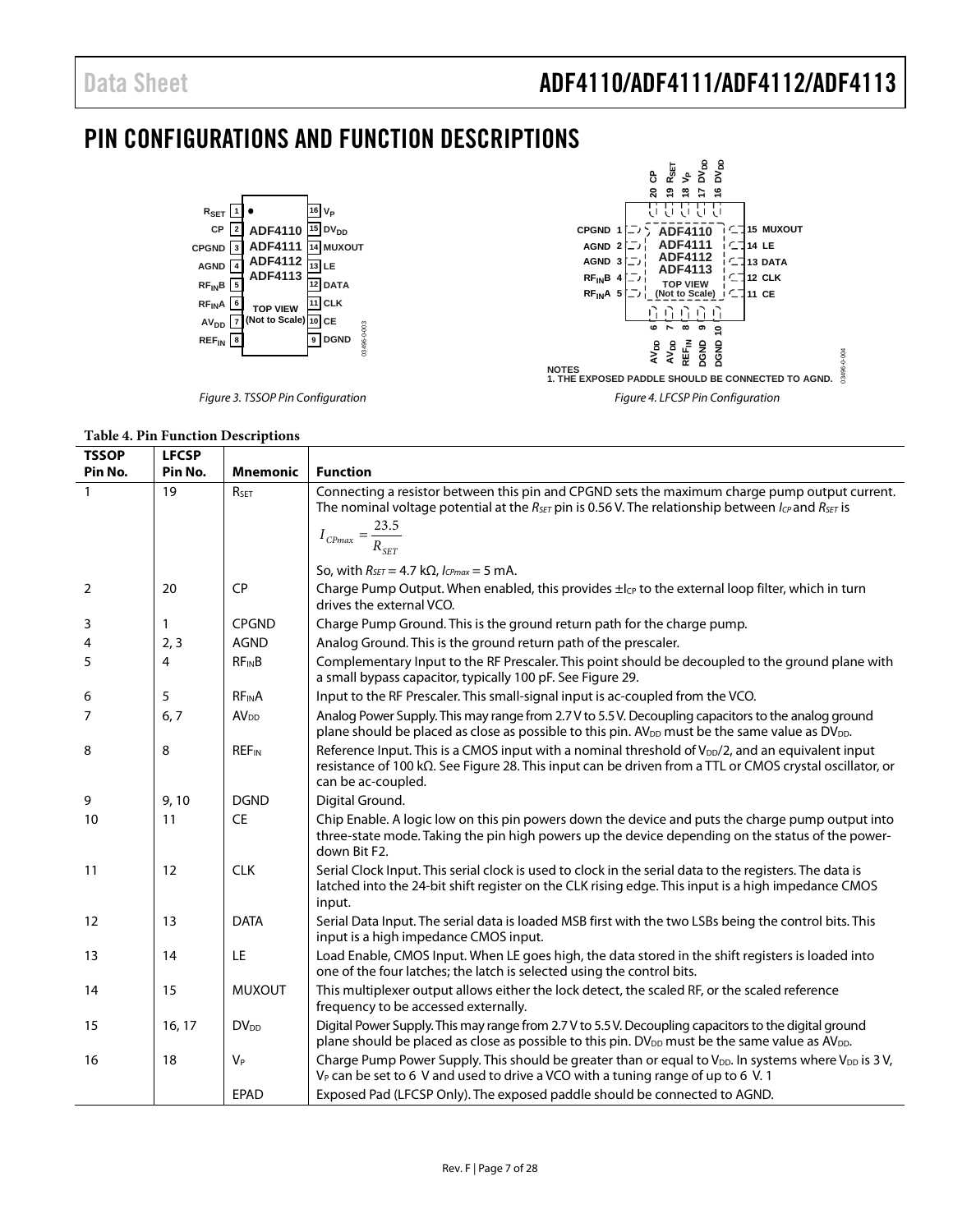03496-0-008

3496-0-008

03496-0-009

13496-0-009

# <span id="page-7-0"></span>TYPICAL PERFORMANCE CHARACTERISTICS

| <b>FREQ</b><br>$-$ UNIT                                                                                                                                                     | <b>PARAM</b><br>$-$ TYPE                                                                                                                                                                                                          | <b>DATA</b><br>-FORMAT                                                                                                                                                                                                                                                          | <b>KEYWORD</b>                                                                                                                              |                                                                                                                                                                                       | <b>IMPEDANCE</b><br>$-$ OHMS                                                                                                                                                                                       |             |
|-----------------------------------------------------------------------------------------------------------------------------------------------------------------------------|-----------------------------------------------------------------------------------------------------------------------------------------------------------------------------------------------------------------------------------|---------------------------------------------------------------------------------------------------------------------------------------------------------------------------------------------------------------------------------------------------------------------------------|---------------------------------------------------------------------------------------------------------------------------------------------|---------------------------------------------------------------------------------------------------------------------------------------------------------------------------------------|--------------------------------------------------------------------------------------------------------------------------------------------------------------------------------------------------------------------|-------------|
| GHz                                                                                                                                                                         | s                                                                                                                                                                                                                                 | МA                                                                                                                                                                                                                                                                              | R                                                                                                                                           |                                                                                                                                                                                       | 50                                                                                                                                                                                                                 |             |
| <b>FREQ</b><br>0.05<br>0.10<br>0.15<br>0.20<br>0.25<br>0.30<br>0.35<br>0.40<br>0.45<br>0.50<br>0.55<br>0.60<br>0.65<br>0.70<br>0.75<br>0.80<br>0.85<br>0.90<br>0.95<br>1.00 | MAGS11<br>0.89207<br>0.8886<br>0.89022<br>0.96323<br>0.90566<br>0.90307<br>0.89318<br>0.89806<br>0.89565<br>0.88538<br>0.89699<br>0.89927<br>0.87797<br>0.90765<br>0.88526<br>0.81267<br>0.90357<br>0.92954<br>0.92087<br>0.93788 | <b>ANGS11</b><br>$-2.0571$<br>$-4.4427$<br>$-6.3212$<br>$-2.1393$<br>$-12.13$<br>$-13.52$<br>$-15.746$<br>$-18.056$<br>$-19.693$<br>$-22.246$<br>$-24.336$<br>$-25.948$<br>$-28.457$<br>$-29.735$<br>$-31.879$<br>$-32.681$<br>$-31.522$<br>$-34.222$<br>$-36.961$<br>$-39.343$ | <b>FREQ</b><br>1.05<br>1.10<br>1.15<br>1.20<br>1.25<br>1.30<br>1.35<br>1.40<br>1.45<br>1.50<br>1.55<br>1.60<br>1.65<br>1.70<br>1.75<br>1.80 | MAGS11<br>0.9512<br>0.93458<br>0.94782<br>0.96875<br>0.92216<br>0.93755<br>0.96178<br>0.94354<br>0.95189<br>0.97647<br>0.98619<br>0.95459<br>0.97945<br>0.98864<br>0.97399<br>0.97216 | ANGS <sub>11</sub><br>$-40.134$<br>-43.747<br>$-44.393$<br>-46.937<br>$-49.6$<br>$-51.884$<br>$-51.21$<br>$-53.55$<br>$-56.786$<br>$-58.781$<br>$-60.545$<br>-61.43<br>$-61.241$<br>-64.051<br>$-66.19$<br>-63.775 | 03496-0-005 |

*Figure 5. S-Parameter Data for the ADF4113 RF Input (up to 1.8 GHz)*



*Figure 6. Input Sensitivity (ADF4113)*



*Figure 7. ADF4113 Phase Noise (900 MHz, 200 kHz, 20 kHz)*



*Figure 8. ADF4113 Phase Noise (900 MHz, 200kHz, 20 kHz) with DLY and SYNC Enabled*

<span id="page-7-1"></span>

*Figure 9. ADF4113 Integrated Phase Noise*



010-0-96450 03496-0-010

*Figure 10. ADF4113 Integrated Phase Noise (900 MHz, 200 kHz, 35 kHz, Typical Lock Time: 200 µs)* 

03496-0-007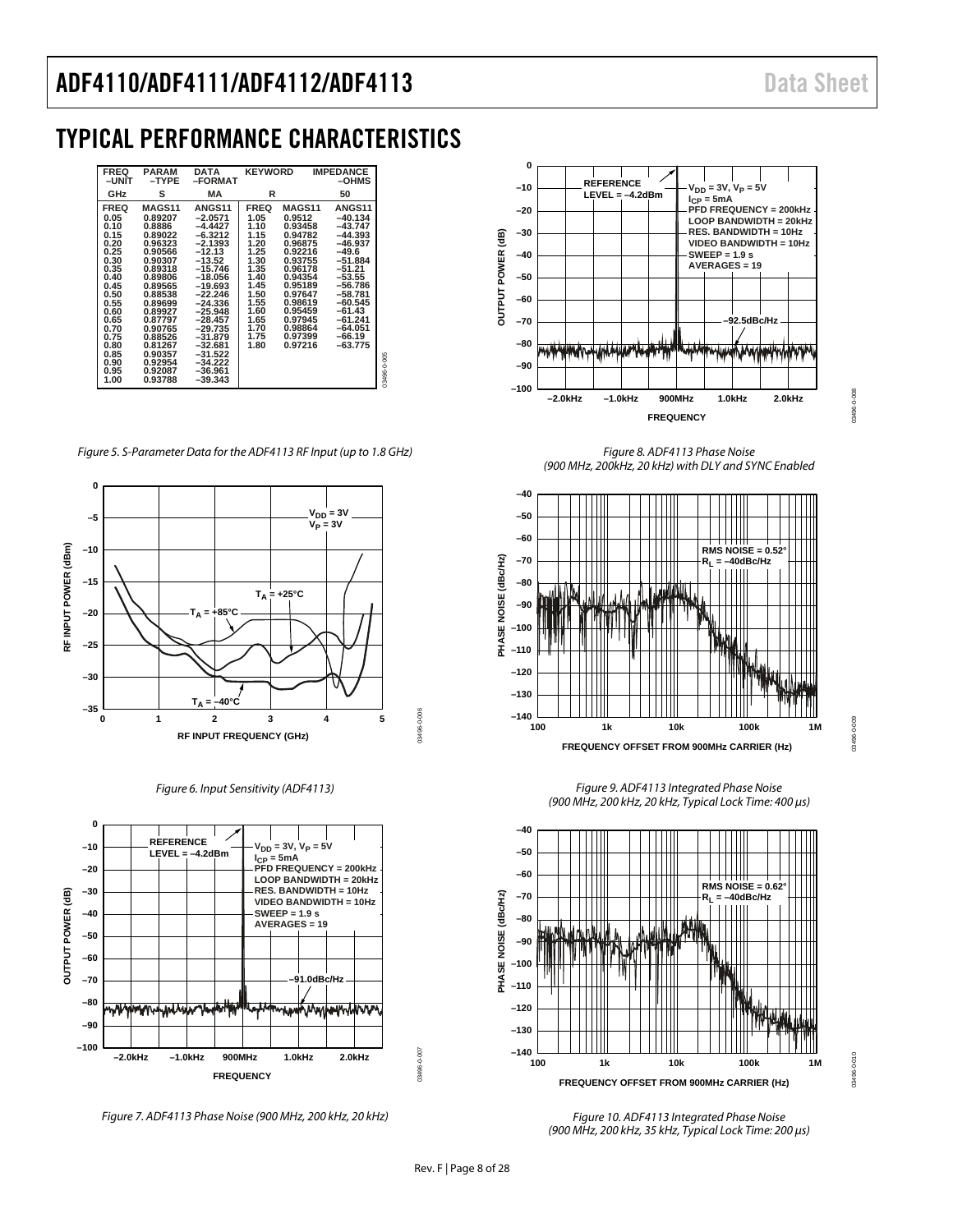

*Figure 11. ADF4113 Reference Spurs (900 MHz, 200 kHz, 20 kHz)*



*Figure 12. ADF4113 (900 MHz, 200 kHz, 35 kHz)*



*Figure 13. ADF4113 Phase Noise (1750 MHz, 30 kHz, 3 kHz)*



*Figure 14. ADF4113 Integrated Phase Noise (1750 MHz, 30 kHz, 3 kHz)*

03496-0-014

03496-0-015

3496-0-015

03496-0-016



*Figure 15. ADF4113 Reference Spurs (1750 MHz, 30 kHz, 3 kHz)*



*Figure 16. ADF4113 Phase Noise (3100 MHz, 1 MHz, 100 kHz)*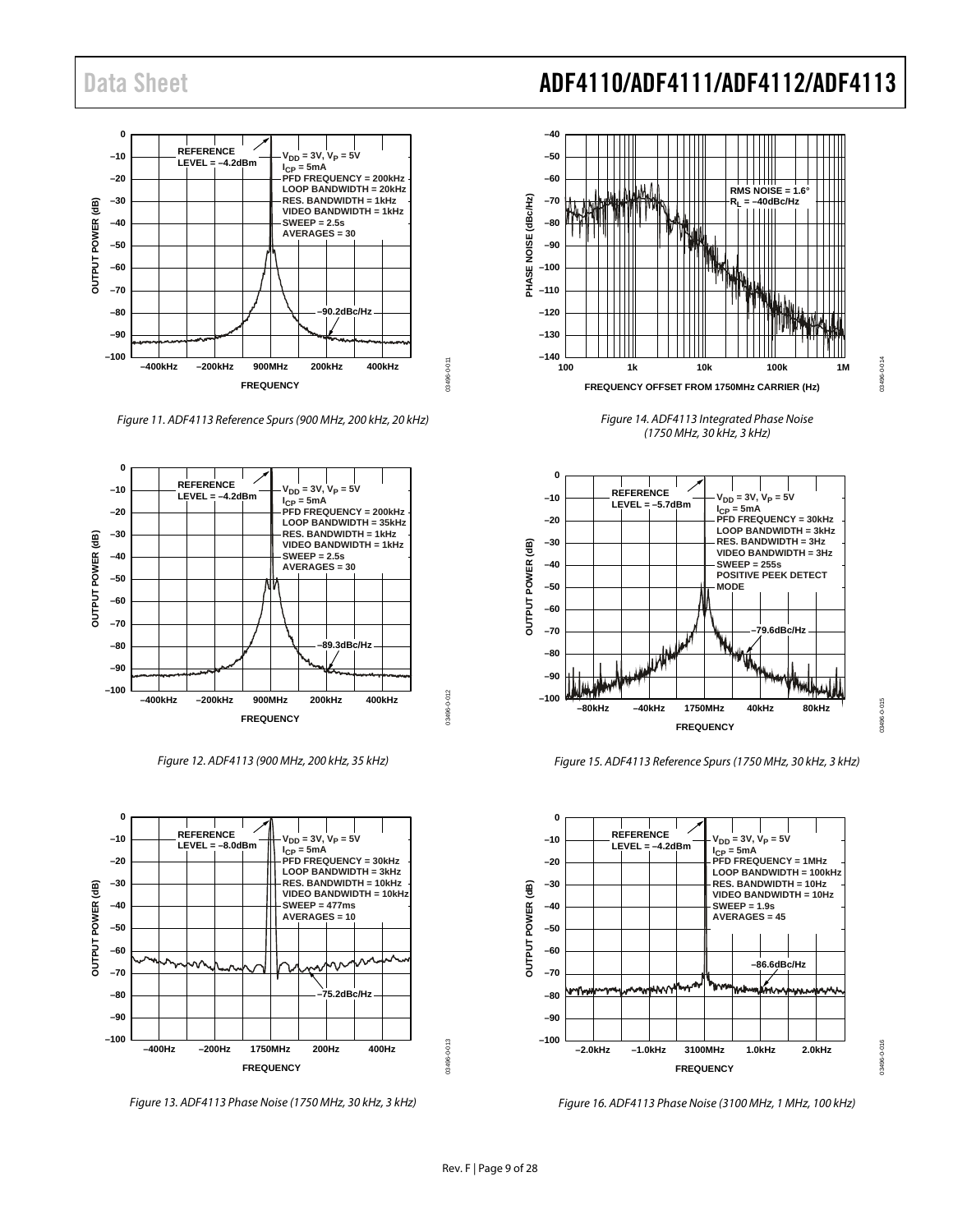

*Figure 17. ADF4113 Integrated Phase Noise (3100 MHz, 1 MHz, 100 kHz)*



*Figure 18. Reference Spurs (3100 MHz, 1 MHz, 100 kHz)*



*Figure 19. ADF4113 Phase Noise (Referred to CP Output) vs. Phase Detector Frequency*



*Figure 20. ADF4113 Phase Noise vs. Temperature (900 MHz, 200 kHz, 20 kHz)*



*Figure 21. ADF4113 Reference Spurs vs. Temperature (900 MHz, 200 kHz, 20 kHz)*



*Figure 22. ADF4113 Reference Spurs (200 kHz) vs. VTUNE (900 MHz, 200 kHz, 20 kHz)*

03496-0-022 03496-0-022

03496-0-018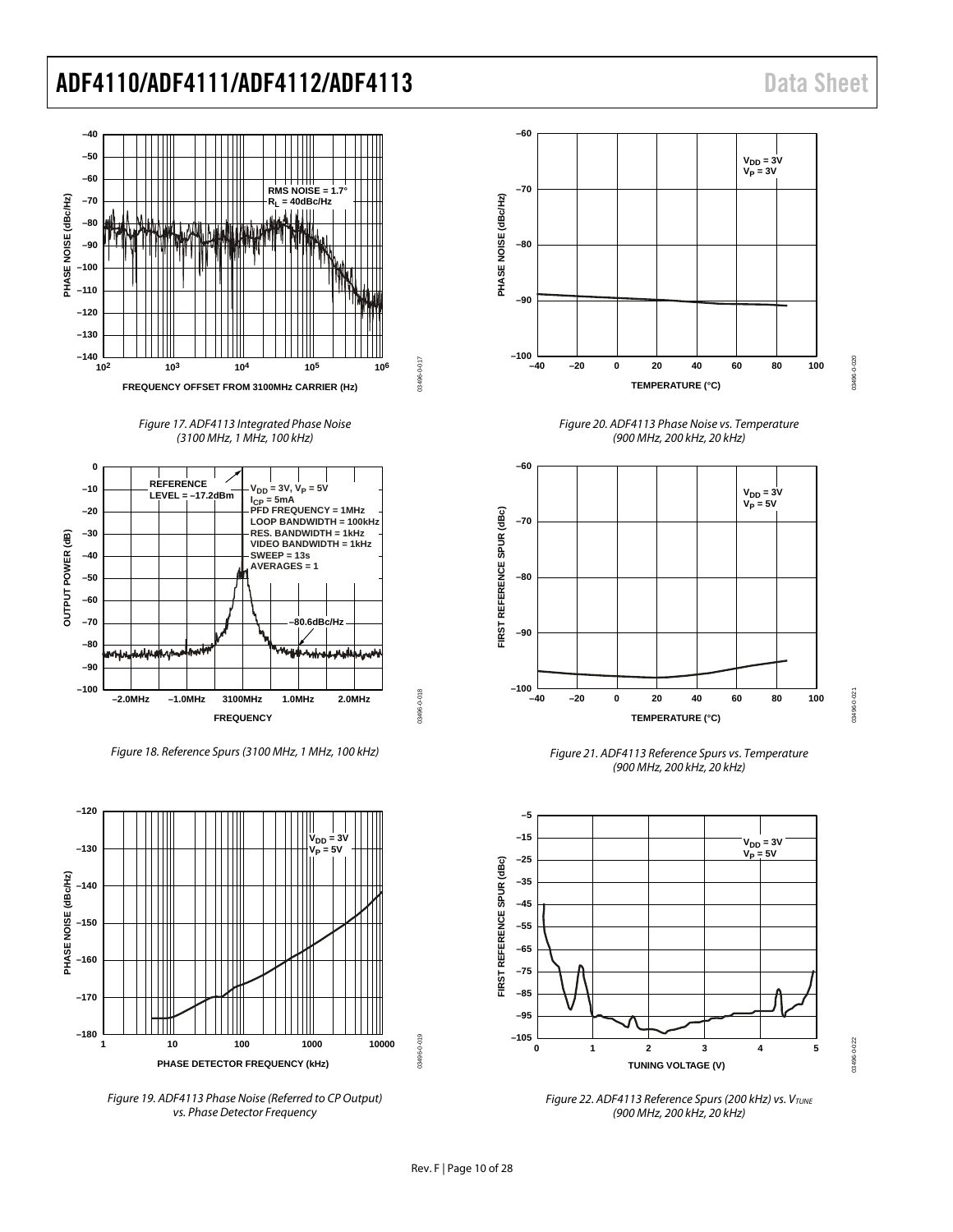









<span id="page-10-0"></span>*Figure 25. AIDD vs. Prescaler Value*



*Figure 26. DIDD vs. Prescaler Output Frequency (ADF4110, ADF4111, ADF4112, ADF4113)*

<span id="page-10-1"></span>

*Figure 27. Charge Pump Output Characteristics for ADF4110 Family*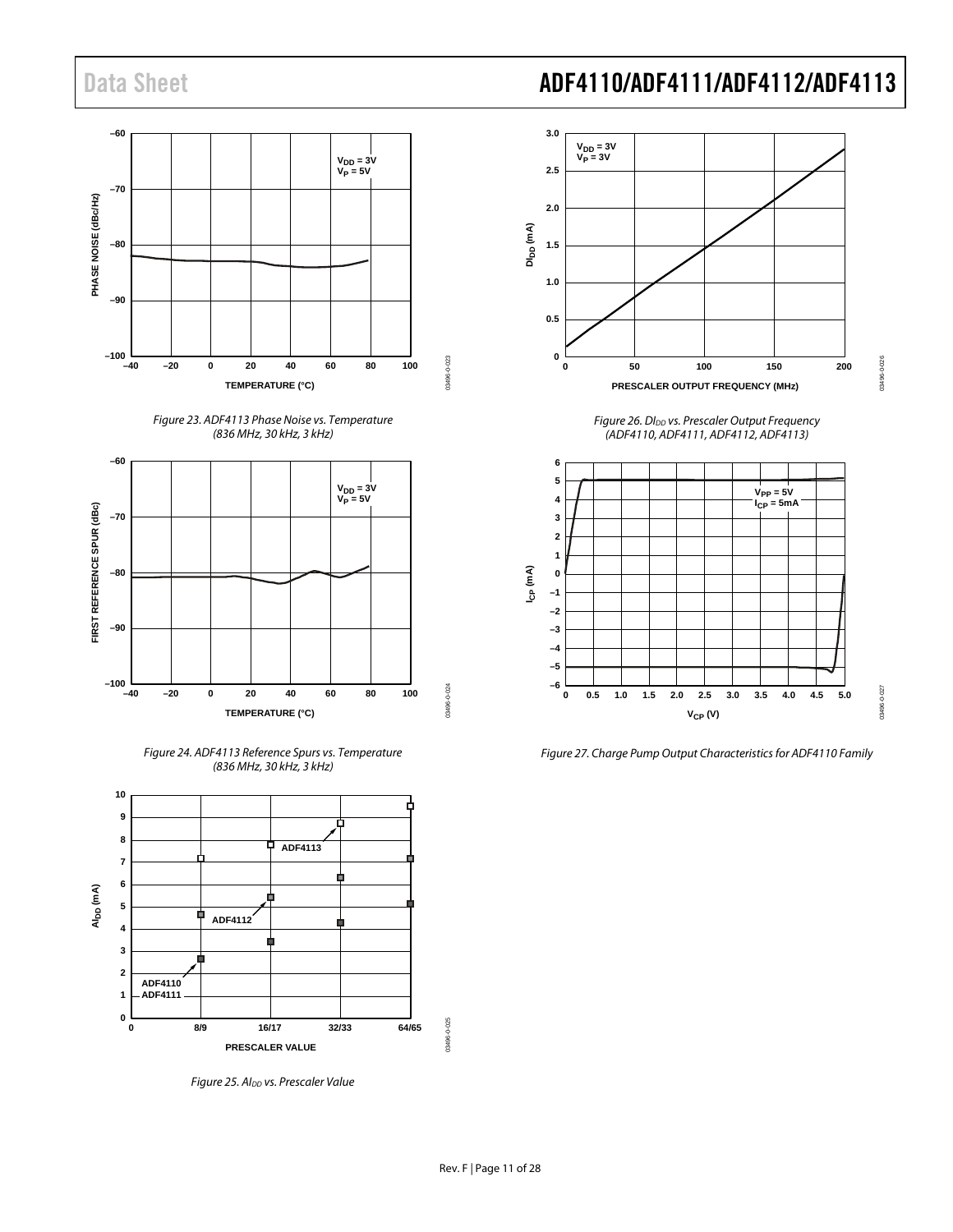# <span id="page-11-0"></span>CIRCUIT DESCRIPTION

# <span id="page-11-1"></span>**REFERENCE INPUT SECTION**

The reference input stage is shown i[n Figure 28.](#page-11-7) SW1 and SW2 are normally closed switches. SW3 is normally open. When power-down is initiated, SW3 is closed and SW1 and SW2 are opened. This ensures that there is no loading of the  $REF_{IN}$  pin on power-down.



### <span id="page-11-7"></span><span id="page-11-2"></span>**RF INPUT STAGE**

The RF input stage is shown in [Figure 29.](#page-11-6) It is followed by a two-stage limiting amplifier to generate the current mode logic (CML) clock levels needed for the prescaler.



Figure 29. RF Input Stage

### <span id="page-11-6"></span><span id="page-11-3"></span>**PRESCALER (P/P + 1)**

Along with the A and B counters, the dual-modulus prescaler  $(P/P + 1)$  enables the large division ratio, N, to be realized (N = BP + A). The dual-modulus prescaler, operating at CML levels, takes the clock from the RF input stage and divides it down to a manageable frequency for the CMOS A and B counters. The prescaler is programmable; it can be set in software to 8/9, 16/17, 32/33, or 64/65. It is based on a synchronous 4/5 core.

# <span id="page-11-4"></span>**A AND B COUNTERS**

The A and B CMOS counters combine with the dual-modulus prescaler to allow a wide ranging division ratio in the PLL feedback counter. The counters are specified to work when the prescaler output is 200 MHz or less. Thus, with an RF input frequency of 2.5 GHz, a prescaler value of 16/17 is valid but a value of 8/9 is not.

### **Pulse Swallow Function**

The A and B counters, in conjunction with the dual-modulus prescaler, make it possible to generate output frequencies that are spaced only by the reference frequency divided by *R*. The equation for the VCO frequency is

$$
f_{VCO} = [(P \times B) + A] f_{REFIN}/R
$$

where:

 $f_{VCO}$  = output frequency of external voltage controlled oscillator (VCO)

*P* = preset modulus of dual-modulus prescaler

 $B =$  preset divide ratio of binary 13-bit counter(3 to 8191)  $A =$  preset divide ratio of binary 6-bit swallow counter (0 to 63)  $f_{REFIN}$  = output frequency of the external reference frequency oscillator

*R* = preset divide ratio of binary 14-bit programmable reference counter (1 to 16383)

## <span id="page-11-5"></span>**R COUNTER**

The 14-bit R counter allows the input reference frequency to be divided down to produce the reference clock to the phase frequency detector (PFD). Division ratios from 1 to 16,383 are allowed.

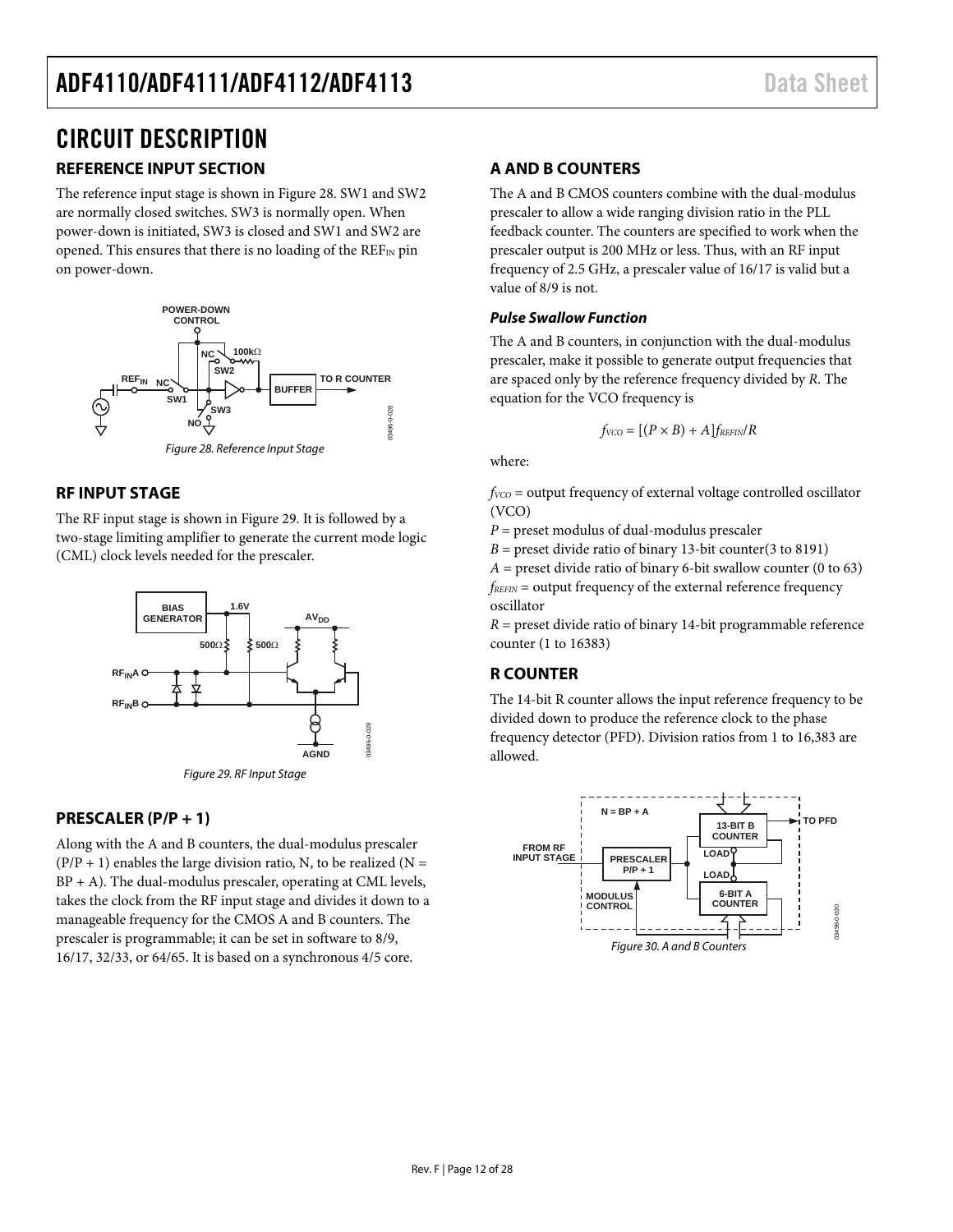### <span id="page-12-0"></span>**PHASE FREQUENCY DETECTOR (PFD) AND CHARGE PUMP**

The PFD takes inputs from the R counter and N counter  $(N =$  $BP + A$ ) and produces an output proportional to the phase and frequency difference between them. [Figure 31](#page-12-3) is a simplified schematic. The PFD includes a programmable delay element that controls the width of the antibacklash pulse. This pulse ensures that there is no dead zone in the PFD transfer function and minimizes phase noise and reference spurs. Two bits in the reference counter latch, ABP2 and ABP1, control the width of the pulse. Se[e Table 7.](#page-14-0)



## <span id="page-12-3"></span><span id="page-12-1"></span>**MUXOUT AND LOCK DETECT**

The output multiplexer on the ADF4110 family allows the user to access various internal points on the chip. The state of MUXOUT is controlled by M3, M2, and M1 in the function latch[. Table 9](#page-16-0) shows the full truth table[. Figure 32](#page-12-4) shows the MUXOUT section in block diagram form.

### *Lock Detect*

MUXOUT can be programmed for two types of lock detect: digital lock detect and analog lock detect.

Digital lock detect is active high. When LDP in the R counter latch is set to 0, digital lock detect is set high when the phase error on three consecutive phase detector (PD) cycles is less than 15 ns. With LDP set to 1, five consecutive cycles of less than 15 ns are required to set the lock detect. It stays high until a phase error greater than 25 ns is detected on any subsequent PD cycle.

The N-channel open-drain analog lock detect should be operated with a 10 kΩ nominal external pull-up resistor. When lock has been detected, this output is high with narrow lowgoing pulses.



### <span id="page-12-4"></span><span id="page-12-2"></span>**INPUT SHIFT REGISTER**

The ADF4110 family digital section includes a 24-bit input shift register, a 14-bit R counter, and a 19-bit N counter comprised of a 6-bit A counter and a 13-bit B counter. Data is clocked into the 24-bit shift register on each rising edge of CLK MSB first. Data is transferred from the shift register to one of four latches on the rising edge of LE. The destination latch is determined by the state of the two control bits (C2, C1) in the shift register. These are the two LSBs, DB1 and DB0, as shown i[n Figure 2.](#page-4-3)  The truth table for these bits is shown in [Table 5.](#page-12-5)

[Table 6](#page-13-0) shows a summary of how the latches are programmed.

<span id="page-12-5"></span>

| Table 5. C2, C1 Truth Table |  |  |  |
|-----------------------------|--|--|--|
|-----------------------------|--|--|--|

<span id="page-12-6"></span>

| <b>Control Bits</b> |                                      |
|---------------------|--------------------------------------|
| C 1                 | Data Latch                           |
| 0                   | R Counter                            |
|                     | N Counter (A and B)                  |
| 0                   | Function Latch (Including Prescaler) |
|                     | Initialization Latch                 |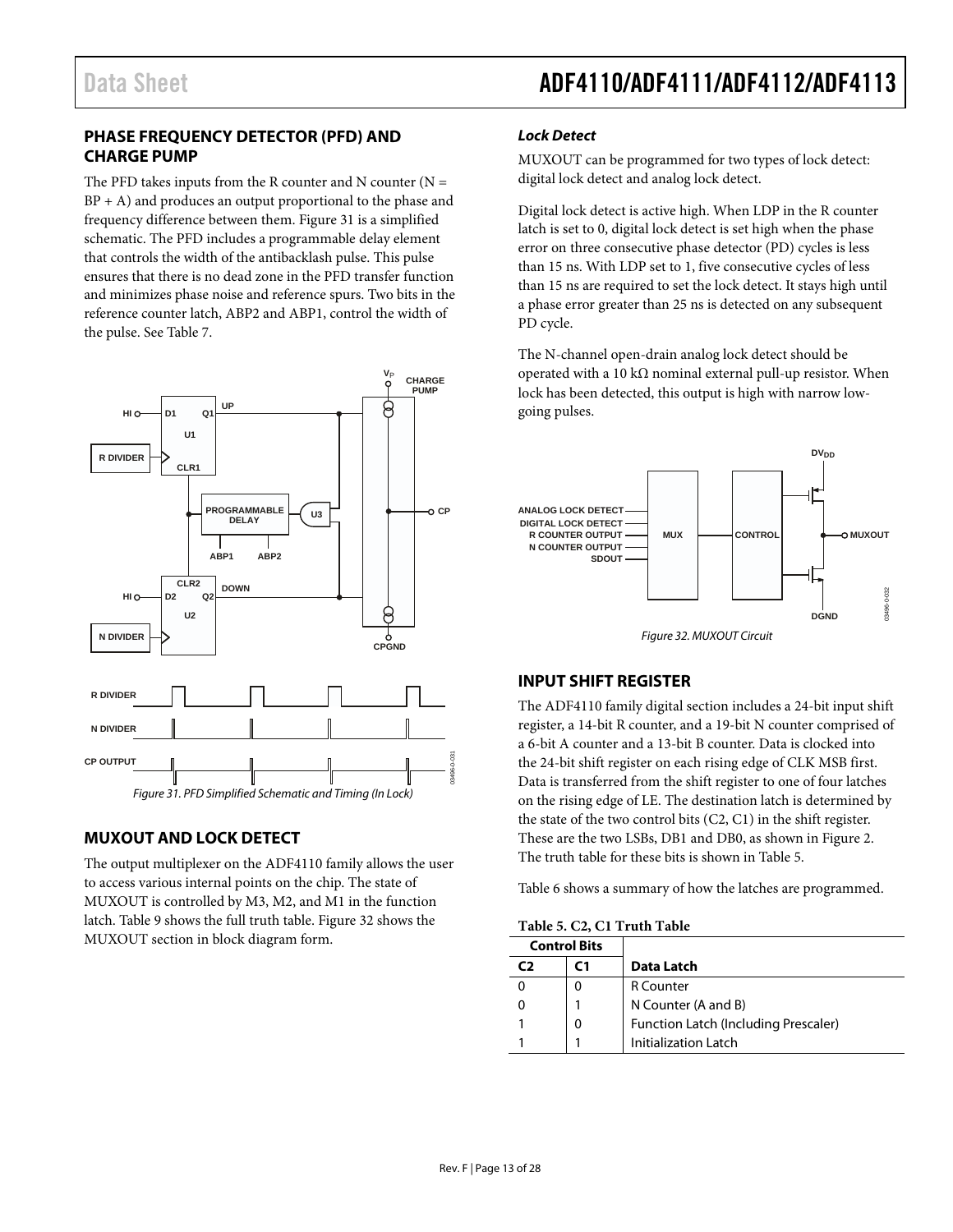#### <span id="page-13-0"></span>**Table 6. ADF4110 Family Latch Summary**

### **REFERENCE COUNTER LATCH**

| 읍<br><b>RESERY</b> | <b>DLY</b> | I SYNCI          | 명필의<br>ہ⊇ |                | <b>TEST</b><br><b>MODE BITS</b> |                     | ANTI-<br><b>BACKLASH</b><br><b>WIDTH</b> |                 |                 |                  |                 |            | <b>14-BIT REFERENCE COUNTER, R</b> |    |     |                |                 |                 |                |                 |                 |                 | <b>CONTROL</b><br><b>BITS</b> |
|--------------------|------------|------------------|-----------|----------------|---------------------------------|---------------------|------------------------------------------|-----------------|-----------------|------------------|-----------------|------------|------------------------------------|----|-----|----------------|-----------------|-----------------|----------------|-----------------|-----------------|-----------------|-------------------------------|
| DB <sub>23</sub>   |            | <b>DB22 DB21</b> | DB20 DB19 |                |                                 | DB18 DB17 DB16 DB15 |                                          |                 |                 | <b>DB14 DB13</b> | DB12 DB11       |            | DB <sub>10</sub> DB <sub>9</sub>   |    | DB8 | DB7            | DB <sub>6</sub> | DB <sub>5</sub> | DB4            | DB <sub>3</sub> | DB <sub>2</sub> | DB <sub>1</sub> | DB <sub>0</sub>               |
|                    | <b>DLY</b> | l syncl          | LDP       | T <sub>2</sub> | T <sub>1</sub>                  |                     | ABP2 ABP1                                | R <sub>14</sub> | R <sub>13</sub> | R <sub>12</sub>  | R <sub>11</sub> | <b>R10</b> | R <sub>9</sub>                     | R8 | R7  | R <sub>6</sub> | R <sub>5</sub>  | <b>R4</b>       | R <sub>3</sub> | R <sub>2</sub>  | R <sub>1</sub>  | C2(0) C1(0)     |                               |

**X = DON'T CARE**

### **N COUNTER LATCH**

| <b>RESERVED</b>  | ပ<br>௳   |            |                                                                                                 |            |            |           |                | <b>13-BIT B COUNTER</b> |           |           |           |                 |                 |           |                 |                 |     | <b>6-BIT A COUNTER</b> |    |                |             | <b>CONTROL</b><br><b>BITS</b> |
|------------------|----------|------------|-------------------------------------------------------------------------------------------------|------------|------------|-----------|----------------|-------------------------|-----------|-----------|-----------|-----------------|-----------------|-----------|-----------------|-----------------|-----|------------------------|----|----------------|-------------|-------------------------------|
| <b>DB23 DB22</b> | I DB21 I |            | IDB20 IDB19 IDB18 IDB17 I<br>DB16 DB15 DB14 DB13<br><b>DB12 DB11</b><br>DB10<br>DB <sub>9</sub> |            |            |           |                |                         |           | DB8       | DB7       | DB <sub>6</sub> | DB <sub>5</sub> | DB4       | DB <sub>3</sub> | DB <sub>2</sub> | DB1 | DB <sub>0</sub>        |    |                |             |                               |
| v                | G1       | <b>B13</b> | <b>B12</b>                                                                                      | <b>B11</b> | <b>B10</b> | <b>B9</b> | B <sub>8</sub> | B7                      | <b>B6</b> | <b>B5</b> | <b>B4</b> | B <sub>3</sub>  | <b>B2</b>       | <b>B1</b> | A <sub>6</sub>  | A <sub>5</sub>  | A4  | A <sub>3</sub>         | А2 | A <sub>1</sub> | C2(0) C1(1) |                               |

**X = DON'T CARE**

#### **FUNCTION LATCH**

|                | <b>PRESCALER</b><br><b>VALUE</b> | OWER-<br>OWN 2<br>ه ه |               | <b>CURRENT</b><br><b>SETTING</b> |      |                  | <b>CURRENT</b><br><b>SETTING</b> |                                   |             | <b>TIMER COUNTER</b> | <b>CONTROL</b>   |                 | STLOC<br>MODE<br>ட | $\check{ }$<br>س د،<br>악ᆱ<br>ទីπ | 때는<br>⊏່ທ່      | ௨              |                 | <b>MUXOUT</b><br><b>CONTROL</b> |     | ш ≇<br>δ∮<br>ᅐᅌ  | $\alpha$<br>▥.<br>⊢ш<br>z ග<br>5 ω<br>$\circ$ $\propto$ |                 | <b>CONTROL</b><br><b>BITS</b> |
|----------------|----------------------------------|-----------------------|---------------|----------------------------------|------|------------------|----------------------------------|-----------------------------------|-------------|----------------------|------------------|-----------------|--------------------|----------------------------------|-----------------|----------------|-----------------|---------------------------------|-----|------------------|---------------------------------------------------------|-----------------|-------------------------------|
| <b>DB23</b>    | <b>DB22</b>                      | <b>DB21</b>           | I DB20 DB19 I |                                  |      | DB18 DB17        |                                  | DB <sub>16</sub> DB <sub>15</sub> | <b>DB14</b> | <b>DB13</b>          | DB <sub>12</sub> | <b>DB11</b>     | <b>DB10</b>        | DB <sub>9</sub>                  | DB <sub>8</sub> | DB7            | DB <sub>6</sub> | DB <sub>5</sub>                 | DB4 | DB <sub>3</sub>  | DB <sub>2</sub>                                         | DB <sub>1</sub> | DB <sub>0</sub>               |
| P <sub>2</sub> | P <sub>1</sub>                   | PD <sub>2</sub>       | CPI6          | CPI <sub>5</sub>                 | CPI4 | CP <sub>13</sub> | CPI <sub>2</sub>                 | CPI1                              | TC4         | TC <sub>3</sub>      | TC <sub>2</sub>  | TC <sub>1</sub> | F <sub>5</sub>     | F4                               | F <sub>3</sub>  | F <sub>2</sub> | M <sub>3</sub>  | M2                              | M1  | P <sub>D</sub> 1 | F <sub>1</sub>                                          |                 | $C2(1)$ $C1(0)$               |

### **INITIALIZATION LATCH**

|                | <b>PRESCALER</b><br><b>VALUE</b> | OWER-<br>OWN 2<br>ہ تھ |                  | <b>CURRENT</b><br><b>SETTING</b> |                  |             | <b>CURRENT</b><br><b>SETTING</b> |                  |                    |                  | <b>TIMER COUNTER</b><br><b>CONTROL</b> |                 | STLOO<br>MODE<br>ட | $\overline{\phantom{a}}$<br>س د،<br>ᅙ<br>ဖာ့<br>屲<br>eτ<br>ᇿ | ш<br>ြင်းမှို့<br>$\simeq$ | œ<br>$\circ$<br>ᄘ<br>൨ |                 | <b>MUXOUT</b><br><b>CONTROL</b> |                | 空~<br>POWEF     | ⊞ ⊢<br>⊢ш<br>່ 2 ທ<br>등쑩 |                 | <b>CONTROL</b><br><b>BITS</b> |
|----------------|----------------------------------|------------------------|------------------|----------------------------------|------------------|-------------|----------------------------------|------------------|--------------------|------------------|----------------------------------------|-----------------|--------------------|--------------------------------------------------------------|----------------------------|------------------------|-----------------|---------------------------------|----------------|-----------------|--------------------------|-----------------|-------------------------------|
| <b>DB23</b>    | <b>DB22</b>                      |                        | <b>DB21 DB20</b> |                                  | <b>DB19 DB18</b> | <b>DB17</b> | <b>'IDB16,</b>                   |                  | <b>DB15 DB14 I</b> | <b>DB13 DB12</b> |                                        |                 | DB11 DB10          | DB <sub>9</sub>                                              | DB <sub>8</sub>            | DB7                    | DB <sub>6</sub> | DB <sub>5</sub>                 | DB4            | DB <sub>3</sub> | DB <sub>2</sub>          | DB <sub>1</sub> | DB <sub>0</sub>               |
| P <sub>2</sub> | P <sub>1</sub>                   | PD <sub>2</sub>        | CPI6             | CPI <sub>5</sub>                 | CPI4             | CPI3        | CPI <sub>2</sub>                 | CP <sub>11</sub> | TC4                | TC <sub>3</sub>  | TC <sub>2</sub>                        | TC <sub>1</sub> | F <sub>5</sub>     | F4                                                           | F <sub>3</sub>             | F <sub>2</sub>         | M <sub>3</sub>  | M2                              | M <sub>1</sub> | PD <sub>1</sub> | F <sub>1</sub>           | $C2(1)$ $C1(1)$ |                               |

03496-0-033 03496-0-033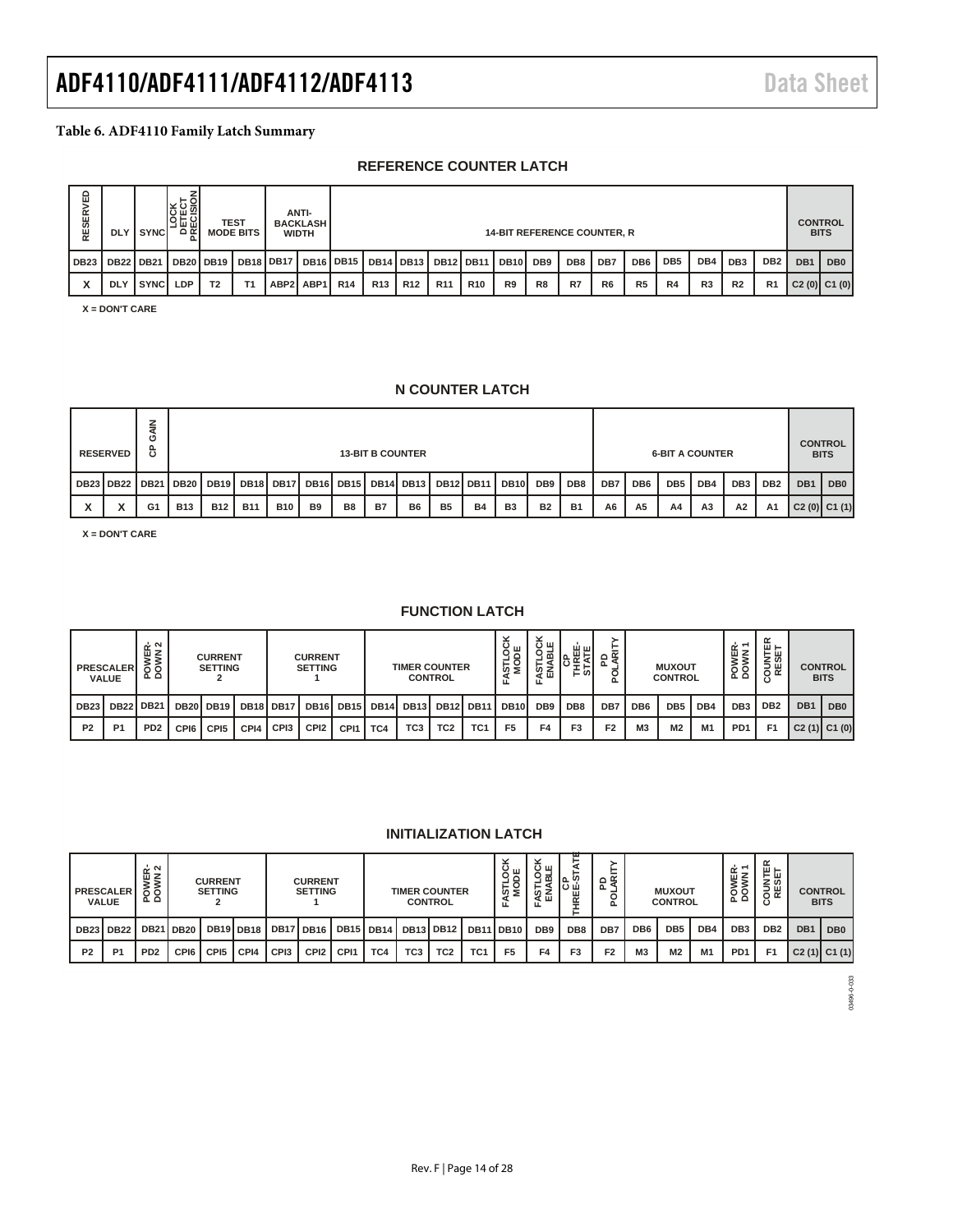#### <span id="page-14-0"></span>**Table 7. Reference Counter Latch Map**

| RESERVED    | DLY                 | <b>SYNC</b>                       | <b>LOCK</b><br>DETECT<br>PRECISION |                  | <b>TEST</b><br><b>MODE BITS</b> |                  | <b>ANTI-</b><br><b>BACKLASH</b><br><b>WIDTH</b>                                                                                                                                                                                                                                  |                                                          |                 |                 |                 |                 | <b>14-BIT REFERENCE COUNTER</b> |                 |     |                                                                                                                                                           |     |                 |                |                 |                 |                         | <b>CONTROL</b><br><b>BITS</b> |
|-------------|---------------------|-----------------------------------|------------------------------------|------------------|---------------------------------|------------------|----------------------------------------------------------------------------------------------------------------------------------------------------------------------------------------------------------------------------------------------------------------------------------|----------------------------------------------------------|-----------------|-----------------|-----------------|-----------------|---------------------------------|-----------------|-----|-----------------------------------------------------------------------------------------------------------------------------------------------------------|-----|-----------------|----------------|-----------------|-----------------|-------------------------|-------------------------------|
| <b>DB23</b> | <b>DB22</b>         | <b>DB21</b>                       | <b>DB20</b>                        | <b>DB19</b>      | <b>DB18</b>                     | <b>DB17</b>      | <b>DB16</b>                                                                                                                                                                                                                                                                      | <b>DB15</b>                                              | <b>DB14</b>     | <b>DB13</b>     | <b>DB12</b>     | <b>DB11</b>     | <b>DB10</b>                     | DB9             | DB8 | DB7                                                                                                                                                       | DB6 | DB <sub>5</sub> | DB4            | DB <sub>3</sub> | DB <sub>2</sub> | DB1                     | DB <sub>0</sub>               |
| x           | <b>DLY</b>          | <b>SYNC</b>                       | LDP                                | T <sub>2</sub>   | <b>T1</b>                       | ABP <sub>2</sub> | ABP1                                                                                                                                                                                                                                                                             | R <sub>14</sub>                                          | R <sub>13</sub> | R <sub>12</sub> | R <sub>11</sub> | R <sub>10</sub> | R9                              | R8              | R7  | R6                                                                                                                                                        | R5  | R4              | R3             | R <sub>2</sub>  | R1              | C2(0)                   | C1(0)                         |
|             | $X = DON'T$<br>CARE |                                   |                                    |                  |                                 |                  |                                                                                                                                                                                                                                                                                  |                                                          |                 |                 |                 |                 |                                 |                 |     |                                                                                                                                                           |     |                 |                |                 |                 |                         |                               |
|             |                     |                                   |                                    |                  |                                 |                  |                                                                                                                                                                                                                                                                                  |                                                          |                 |                 |                 | R <sub>14</sub> | R <sub>13</sub>                 | R <sub>12</sub> |     | ${\small \begin{array}{cc} \bullet\bullet\bullet\bullet\bullet\bullet\bullet\bullet\bullet\bullet\bullet \end{array}}$                                    |     | R3              | R <sub>2</sub> | R <sub>1</sub>  |                 |                         | <b>DIVIDE RATIO</b>           |
|             |                     |                                   |                                    |                  |                                 |                  |                                                                                                                                                                                                                                                                                  |                                                          |                 |                 |                 | 0               | 0                               | $\mathbf 0$     |     | $\begin{smallmatrix} \bullet \bullet \bullet \bullet \bullet \bullet \bullet \bullet \bullet \bullet \bullet \end{smallmatrix} \bullet \end{smallmatrix}$ |     | $\pmb{0}$       | 0              | $\mathbf{1}$    |                 | $\mathbf{1}$            |                               |
|             |                     |                                   |                                    |                  |                                 |                  |                                                                                                                                                                                                                                                                                  |                                                          |                 |                 |                 | 0               | 0                               | 0               |     | ${\small \begin{array}{ccccc} \bullet & \bullet & \bullet & \bullet & \bullet & \bullet & \bullet & \bullet & \bullet \end{array}}$                       |     | 0               | 1              | 0               |                 | $\overline{\mathbf{2}}$ |                               |
|             |                     |                                   |                                    |                  |                                 |                  |                                                                                                                                                                                                                                                                                  |                                                          |                 |                 |                 | 0               | 0                               | 0               |     | ${\small \begin{array}{ccccc} \bullet & \bullet & \bullet & \bullet & \bullet & \bullet & \bullet & \bullet & \bullet \end{array}}$                       |     | 0               | 1              | $\mathbf{1}$    |                 | 3                       |                               |
|             |                     |                                   |                                    |                  |                                 |                  |                                                                                                                                                                                                                                                                                  |                                                          |                 |                 |                 | 0               | 0                               | 0               |     | .                                                                                                                                                         |     | $\mathbf{1}$    | 0              | 0               |                 | 4                       |                               |
|             |                     |                                   |                                    |                  |                                 |                  |                                                                                                                                                                                                                                                                                  |                                                          |                 |                 |                 |                 |                                 | ٠               |     | $\begin{smallmatrix} \bullet \bullet \bullet \bullet \bullet \bullet \bullet \bullet \bullet \bullet \bullet \bullet \end{smallmatrix} \end{array}$       |     | $\bullet$       | $\bullet$      | $\bullet$       |                 |                         |                               |
|             |                     |                                   |                                    |                  |                                 |                  |                                                                                                                                                                                                                                                                                  |                                                          |                 |                 |                 |                 |                                 | ٠               |     | .                                                                                                                                                         |     | ٠               | $\bullet$      | $\bullet$       |                 |                         |                               |
|             |                     |                                   |                                    |                  |                                 |                  |                                                                                                                                                                                                                                                                                  |                                                          |                 |                 |                 |                 |                                 | ٠               |     | .                                                                                                                                                         |     | $\bullet$       | $\bullet$      | $\bullet$       |                 |                         |                               |
|             |                     |                                   |                                    |                  |                                 |                  |                                                                                                                                                                                                                                                                                  |                                                          |                 |                 |                 | $\mathbf{1}$    | 1                               | 1               |     | .                                                                                                                                                         |     | $\mathbf{1}$    | 0              | 0               |                 | 16380                   |                               |
|             |                     |                                   |                                    |                  |                                 |                  |                                                                                                                                                                                                                                                                                  |                                                          |                 |                 |                 | 1               | 1                               | 1               |     | $\begin{smallmatrix} \bullet \bullet \bullet \bullet \bullet \bullet \bullet \bullet \bullet \bullet \bullet \bullet \end{smallmatrix} \end{small}$       |     | 1               | 0              | 1               |                 | 16381                   |                               |
|             |                     |                                   |                                    |                  |                                 |                  |                                                                                                                                                                                                                                                                                  |                                                          |                 |                 |                 | 1               | 1                               | 1               |     |                                                                                                                                                           |     | 1               | 1              | 0               |                 | 16382                   |                               |
|             |                     |                                   |                                    |                  |                                 |                  |                                                                                                                                                                                                                                                                                  |                                                          |                 |                 |                 | 1               | 1                               | 1               |     | ${\small \begin{array}{ccccc} \bullet\bullet\bullet\bullet\bullet\bullet\bullet\bullet\bullet\bullet & \bullet \end{array}}$                              |     | 1               | 1              | 1               |                 | 16383                   |                               |
|             | <b>DLY</b>          | LDP<br>0<br>1<br>÷<br><b>SYNC</b> | <b>OPERATION</b>                   | <b>OPERATION</b> | <b>OPERATION</b>                | 0<br>0<br>1<br>1 | 0<br>1<br>0<br>1<br><b>TEST MODE BITS SHOULD</b><br>BE SET TO 00 FOR NORMAL<br>THREE CONSECUTIVE CYCLES OF PHASE DELAY LESS THAN<br>15ns MUST OCCUR BEFORE LOCK DETECT IS SET.<br>FIVE CONSECUTIVE CYCLES OF PHASE DELAY LESS THAN<br>15ns MUST OCCUR BEFORE LOCK DETECT IS SET. | 3.0 <sub>ns</sub><br>1.5ns<br>6.0ns<br>3.0 <sub>ns</sub> |                 |                 |                 |                 |                                 |                 |     |                                                                                                                                                           |     |                 |                |                 |                 |                         |                               |
|             | 0                   | 0                                 |                                    |                  | <b>NORMAL OPERATION</b>         |                  |                                                                                                                                                                                                                                                                                  |                                                          |                 |                 |                 |                 |                                 |                 |     |                                                                                                                                                           |     |                 |                |                 |                 |                         |                               |
|             | 0                   | $\mathbf{1}$                      |                                    |                  |                                 |                  | OUTPUT OF PRESCALER IS RESYNCHRONIZED<br>WITH NONDELAYED VERSION OF RF INPUT                                                                                                                                                                                                     |                                                          |                 |                 |                 |                 |                                 |                 |     |                                                                                                                                                           |     |                 |                |                 |                 |                         |                               |
|             | 1                   | $\pmb{0}$                         |                                    |                  | <b>NORMAL OPERATION</b>         |                  |                                                                                                                                                                                                                                                                                  |                                                          |                 |                 |                 |                 |                                 |                 |     |                                                                                                                                                           |     |                 |                |                 |                 |                         |                               |
|             | 1                   | 1                                 |                                    |                  |                                 |                  | OUTPUT OF PRESCALER IS RESYNCHRONIZED<br>WITH DELAYED VERSION OF RF INPUT                                                                                                                                                                                                        |                                                          |                 |                 |                 |                 |                                 |                 |     |                                                                                                                                                           |     |                 |                |                 |                 |                         | 03496-0-034                   |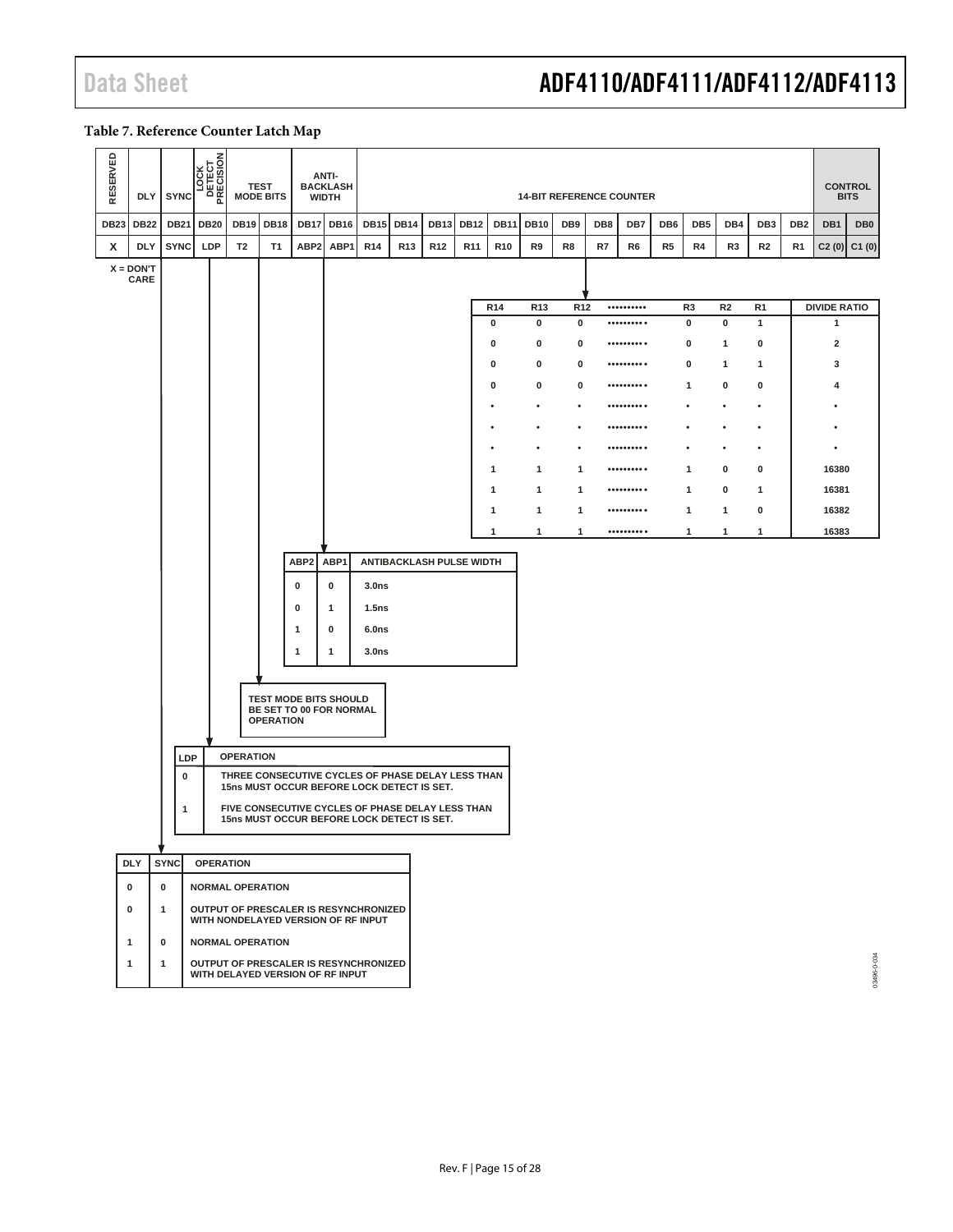#### **Table 8. AB Counter Latch Map**

|             | <b>RESERVED</b> | <b>GAIN</b><br>සි |                                                       |             |             |                |             |              | <b>13-BIT B COUNTER</b>                                                                                                                                   |                  |                |               |                                            |                 |             |                                                                                                                                                     |                                          | <b>6-BIT A COUNTER</b> |                |                 |                 |                          | <b>CONTROL</b><br><b>BITS</b> |
|-------------|-----------------|-------------------|-------------------------------------------------------|-------------|-------------|----------------|-------------|--------------|-----------------------------------------------------------------------------------------------------------------------------------------------------------|------------------|----------------|---------------|--------------------------------------------|-----------------|-------------|-----------------------------------------------------------------------------------------------------------------------------------------------------|------------------------------------------|------------------------|----------------|-----------------|-----------------|--------------------------|-------------------------------|
| <b>DB23</b> | <b>DB22</b>     | <b>DB21</b>       | <b>DB20</b>                                           | <b>DB19</b> | <b>DB18</b> | <b>DB17</b>    | <b>DB16</b> | <b>DB15</b>  | <b>DB14</b>                                                                                                                                               | <b>DB13</b>      | <b>DB12</b>    | <b>DB11</b>   | <b>DB10</b>                                | DB <sub>9</sub> | DB8         | DB7                                                                                                                                                 | DB6                                      | DB <sub>5</sub>        | DB4            | DB <sub>3</sub> | DB <sub>2</sub> | DB1                      | DB <sub>0</sub>               |
| x           | x               | G1                | <b>B13</b>                                            | <b>B12</b>  | <b>B11</b>  | <b>B10</b>     | <b>B9</b>   | B8           | <b>B7</b>                                                                                                                                                 | B6               | <b>B5</b>      | <b>B4</b>     | <b>B3</b>                                  | <b>B2</b>       | <b>B1</b>   | A6                                                                                                                                                  | A <sub>5</sub>                           | A4                     | A <sub>3</sub> | A2              | А1              |                          | $C2(0)$ $C1(1)$               |
|             |                 |                   | $X =$ DON'T CARE                                      |             |             |                |             |              |                                                                                                                                                           |                  |                |               |                                            |                 |             |                                                                                                                                                     |                                          |                        |                |                 |                 |                          |                               |
|             |                 |                   |                                                       |             |             |                |             |              |                                                                                                                                                           |                  |                |               | A6                                         |                 | A5          | ${\small \begin{array}{ccccc} \bullet & \bullet & \bullet & \bullet & \bullet & \bullet & \bullet & \bullet & \bullet \end{array}}$                 |                                          | A <sub>2</sub>         |                | A1              |                 | A COUNTER                |                               |
|             |                 |                   |                                                       |             |             |                |             |              |                                                                                                                                                           |                  |                |               | 0                                          |                 | 0           | .                                                                                                                                                   |                                          | 0                      |                | 0               |                 | <b>DIVIDE RATIO</b><br>0 |                               |
|             |                 |                   |                                                       |             |             |                |             |              |                                                                                                                                                           |                  |                |               | 0                                          |                 | 0           |                                                                                                                                                     |                                          | 0                      |                | 1               |                 | 1                        |                               |
|             |                 |                   |                                                       |             |             |                |             |              |                                                                                                                                                           |                  |                |               | 0                                          |                 | 0           |                                                                                                                                                     |                                          | $\mathbf{1}$           |                | 0               |                 | 2                        |                               |
|             |                 |                   |                                                       |             |             |                |             |              |                                                                                                                                                           |                  |                |               | 0                                          |                 | $\mathbf 0$ | $\begin{smallmatrix} \bullet \bullet \bullet \bullet \bullet \bullet \bullet \bullet \bullet \bullet \bullet \bullet \end{smallmatrix} \end{small}$ |                                          | -1                     |                | 1               |                 | 3                        |                               |
|             |                 |                   |                                                       |             |             |                |             |              |                                                                                                                                                           |                  |                |               |                                            |                 |             | .                                                                                                                                                   |                                          |                        |                |                 |                 |                          |                               |
|             |                 |                   |                                                       |             |             |                |             |              |                                                                                                                                                           |                  |                |               |                                            |                 | ٠           | .                                                                                                                                                   |                                          | ٠                      |                | $\bullet$       |                 |                          |                               |
|             |                 |                   |                                                       |             |             |                |             |              |                                                                                                                                                           |                  |                |               |                                            |                 | $\bullet$   |                                                                                                                                                     |                                          | ٠                      |                | $\bullet$       |                 | ٠                        |                               |
|             |                 |                   |                                                       |             |             |                |             |              |                                                                                                                                                           |                  |                |               | 1                                          |                 | 1           |                                                                                                                                                     |                                          | 0                      |                | 0               |                 | 60                       |                               |
|             |                 |                   |                                                       |             |             |                |             |              |                                                                                                                                                           |                  |                |               | 1                                          |                 | 1           | .                                                                                                                                                   |                                          | $\mathbf 0$            |                | 1               |                 | 61                       |                               |
|             |                 |                   |                                                       |             |             |                |             |              |                                                                                                                                                           |                  |                |               | 1<br>1                                     |                 | 1<br>1      | .<br>                                                                                                                                               |                                          | 1<br>1                 |                | 0<br>1          |                 | 62<br>63                 |                               |
|             |                 |                   |                                                       |             |             |                |             |              |                                                                                                                                                           |                  |                |               |                                            |                 |             |                                                                                                                                                     |                                          |                        |                |                 |                 |                          |                               |
|             |                 |                   |                                                       | <b>B13</b>  |             | <b>B12</b>     |             | <b>B11</b>   | $\begin{smallmatrix} \bullet \bullet \bullet \bullet \bullet \bullet \bullet \bullet \bullet \bullet \bullet \bullet \end{smallmatrix}$                   |                  | B <sub>3</sub> | <b>B2</b>     |                                            | <b>B1</b>       |             | <b>B COUNTER DIVIDE RATIO</b>                                                                                                                       |                                          |                        |                |                 |                 |                          |                               |
|             |                 |                   |                                                       | 0<br>0      |             | 0<br>0         |             | 0<br>0       | $\begin{smallmatrix} \bullet \bullet \bullet \bullet \bullet \bullet \bullet \bullet \bullet \bullet \bullet \bullet \end{smallmatrix}$<br>.              |                  | 0<br>0         | $\bf{0}$<br>0 |                                            | 0<br>1          |             |                                                                                                                                                     | <b>NOT ALLOWED</b><br><b>NOT ALLOWED</b> |                        |                |                 |                 |                          |                               |
|             |                 |                   |                                                       | $\mathbf 0$ |             | 0              |             | 0            | .                                                                                                                                                         |                  | 0              | 1             |                                            | 0               |             |                                                                                                                                                     | <b>NOT ALLOWED</b>                       |                        |                |                 |                 |                          |                               |
|             |                 |                   |                                                       | 0           |             | 0              |             | 0            |                                                                                                                                                           |                  | 0              | 1             |                                            | 1               |             |                                                                                                                                                     | 3                                        |                        |                |                 |                 |                          |                               |
|             |                 |                   |                                                       | 0           |             | 0              |             | 0            |                                                                                                                                                           |                  | 1              | 0             |                                            | $\pmb{0}$       |             |                                                                                                                                                     | 4                                        |                        |                |                 |                 |                          |                               |
|             |                 |                   |                                                       |             |             | ٠              |             | ٠            | .                                                                                                                                                         |                  | ٠              | $\bullet$     |                                            | $\bullet$       |             |                                                                                                                                                     | ٠                                        |                        |                |                 |                 |                          |                               |
|             |                 |                   |                                                       |             |             |                |             | ٠            | .                                                                                                                                                         |                  | ٠              | $\bullet$     |                                            | $\bullet$       |             |                                                                                                                                                     |                                          |                        |                |                 |                 |                          |                               |
|             |                 |                   |                                                       |             |             |                |             | $\bullet$    | .                                                                                                                                                         |                  | ٠              | $\bullet$     |                                            | $\bullet$       |             |                                                                                                                                                     | $\bullet$                                |                        |                |                 |                 |                          |                               |
|             |                 |                   |                                                       | 1           |             | 1              |             | 1            |                                                                                                                                                           |                  | 1              | 0             |                                            | 0               |             |                                                                                                                                                     | 8188                                     |                        |                |                 |                 |                          |                               |
|             |                 |                   |                                                       | 1           |             | 1              |             | $\mathbf{1}$ |                                                                                                                                                           |                  | 1              | 0             |                                            | 1               |             |                                                                                                                                                     | 8189                                     |                        |                |                 |                 |                          |                               |
|             |                 |                   |                                                       | 1           |             | 1              |             | 1            | .                                                                                                                                                         |                  | 1              | 1             |                                            | 0               |             |                                                                                                                                                     | 8190                                     |                        |                |                 |                 |                          |                               |
|             |                 |                   |                                                       | 1           |             | 1              |             | 1            | $\begin{smallmatrix} \bullet \bullet \bullet \bullet \bullet \bullet \bullet \bullet \bullet \bullet \bullet \bullet \end{smallmatrix} \end{smallmatrix}$ |                  | 1              | 1             |                                            | 1               |             |                                                                                                                                                     | 8191                                     |                        |                |                 |                 |                          |                               |
|             |                 |                   |                                                       |             |             |                |             |              |                                                                                                                                                           |                  |                |               |                                            |                 |             |                                                                                                                                                     |                                          |                        |                |                 |                 |                          |                               |
|             |                 |                   | <b>F4 (FUNCTION LATCH)</b><br><b>FASTLOCK ENABLE*</b> |             |             | <b>CP GAIN</b> |             |              |                                                                                                                                                           | <b>OPERATION</b> |                |               |                                            |                 |             |                                                                                                                                                     |                                          |                        |                |                 |                 |                          |                               |
|             |                 |                   | 0                                                     |             |             | 0              |             |              | <b>CHARGE PUMP CURRENT SETTING 1</b><br>IS PERMANENTLY USED.                                                                                              |                  |                |               |                                            |                 |             |                                                                                                                                                     |                                          |                        |                |                 |                 |                          |                               |
|             |                 |                   | 0                                                     |             |             | 1              |             |              | <b>CHARGE PUMP CURRENT SETTING 2</b><br>IS PERMANENTLY USED.                                                                                              |                  |                |               |                                            |                 |             |                                                                                                                                                     |                                          |                        |                |                 |                 |                          |                               |
|             |                 |                   | 1                                                     |             |             | 0              |             | IS USED.     | <b>CHARGE PUMP CURRENT SETTING 1</b>                                                                                                                      |                  |                |               |                                            |                 |             |                                                                                                                                                     |                                          |                        |                |                 |                 |                          |                               |
|             |                 |                   | 1                                                     |             |             | 1              |             |              | <b>CHARGE PUMP CURRENT IS SWITCHED</b><br>TO SETTING 2. THE TIME SPENT IN<br>SETTING 2 IS DEPENDENT UPON WHICH<br><b>LATCH DESCRIPTION.</b>               |                  |                |               | <b>FASTLOCK MODE IS USED. SEE FUNCTION</b> |                 |             | N = BP + A, P IS PRESCALER VALUE SET IN THE<br>FUNCTION LATCH, B MUST BE GREATER THAN OR                                                            |                                          |                        |                |                 |                 |                          |                               |
|             |                 |                   | *SEE TABLE 9                                          |             |             |                |             |              |                                                                                                                                                           |                  |                |               |                                            |                 |             | EQUAL TO A. FOR CONTINUOUSLY ADJACENT VALUES<br>OF (Nx FREF), AT THE OUTPUT, N <sub>MIN</sub> IS (P <sup>2</sup> -P).                               |                                          |                        |                |                 |                 |                          |                               |
|             |                 |                   | THESE BITS ARE NOT USED                               |             |             |                |             |              |                                                                                                                                                           |                  |                |               |                                            |                 |             |                                                                                                                                                     |                                          |                        |                |                 |                 |                          |                               |

**THESE BITS ARE NOT USED BY THE DEVICE AND ARE DON'T CARE BITS**

03496-0-035 03496-0-035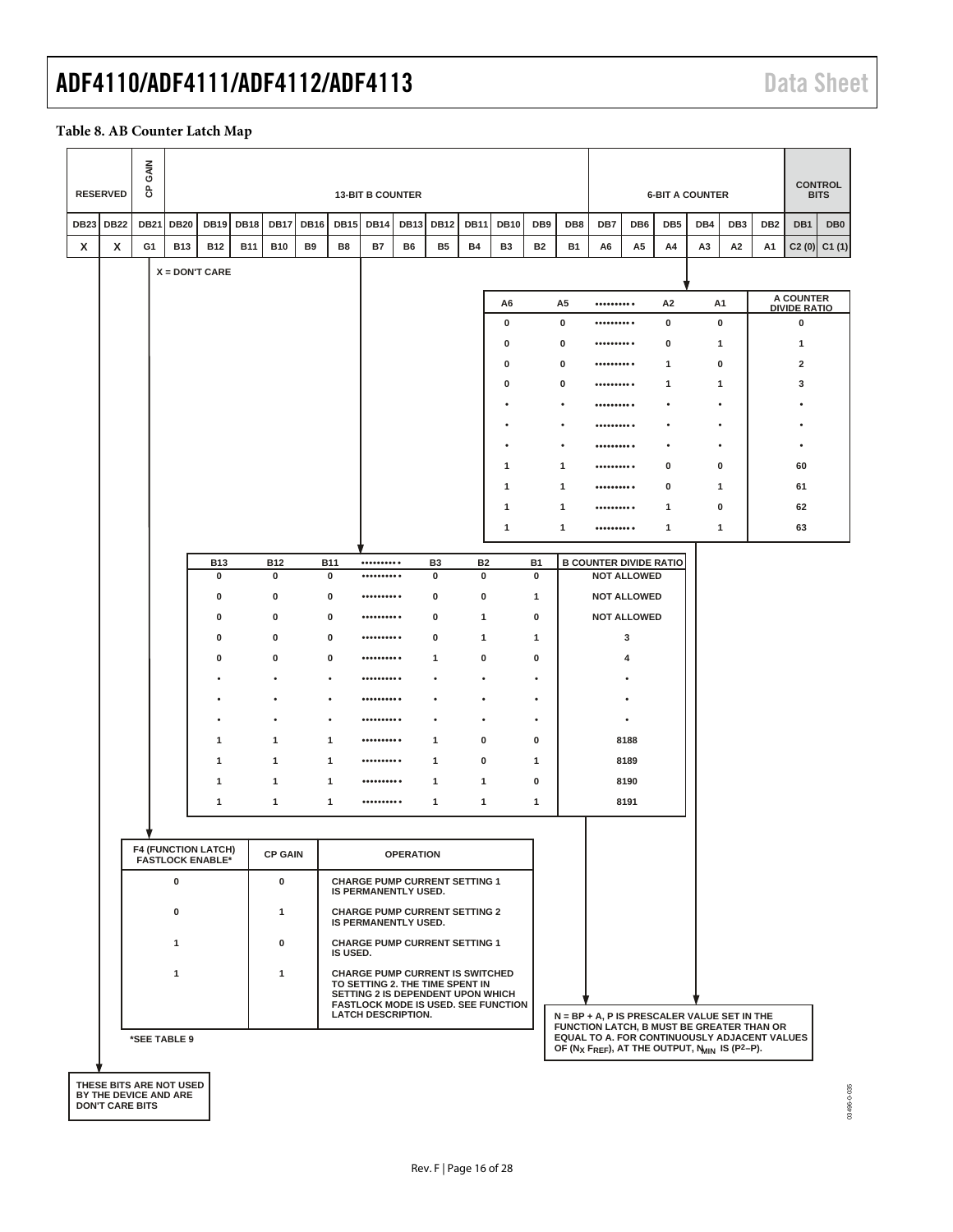03496-0-036

#### <span id="page-16-0"></span>**Table 9. Function Latch Map**

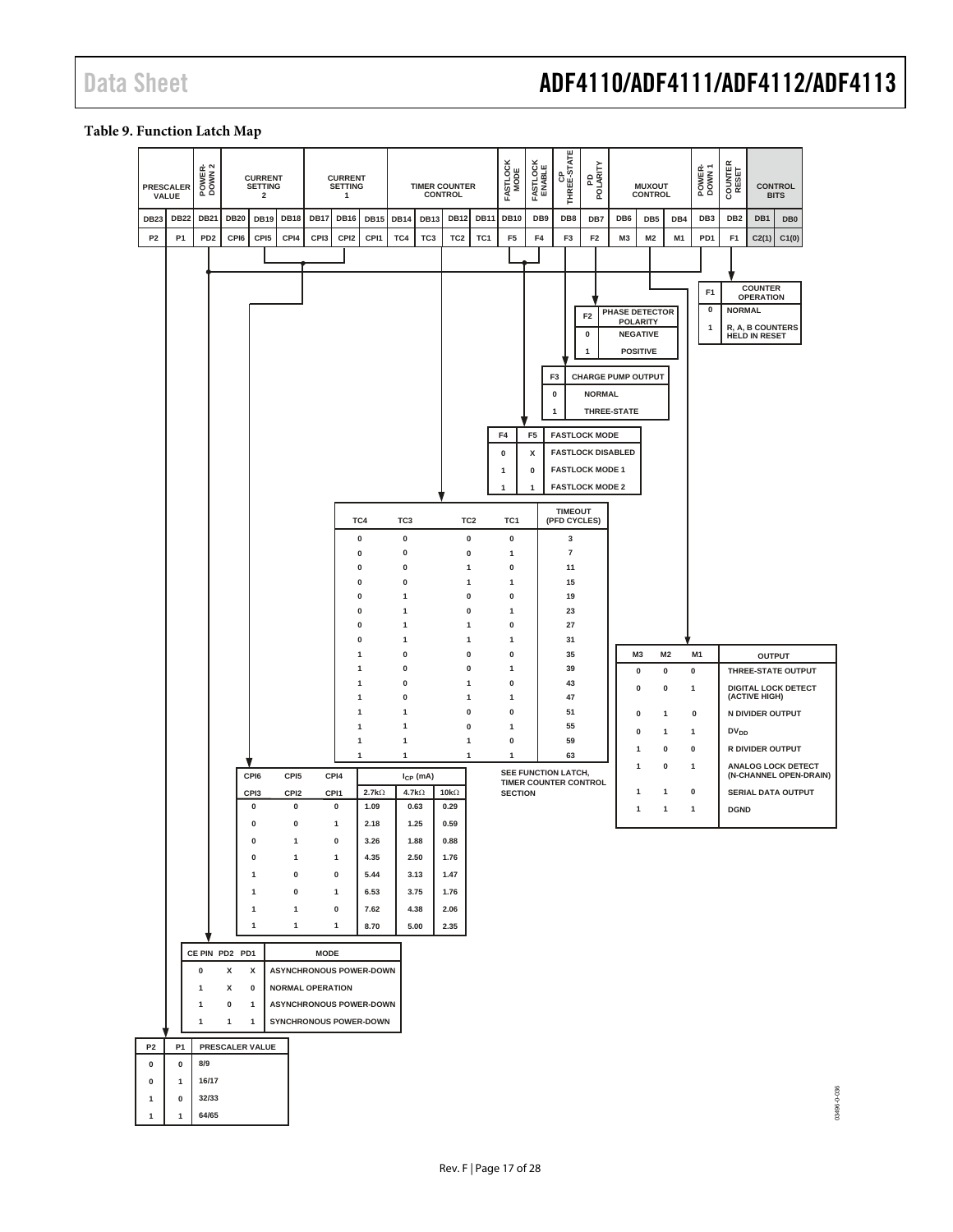#### **Table 10. Initialization Latch Map**

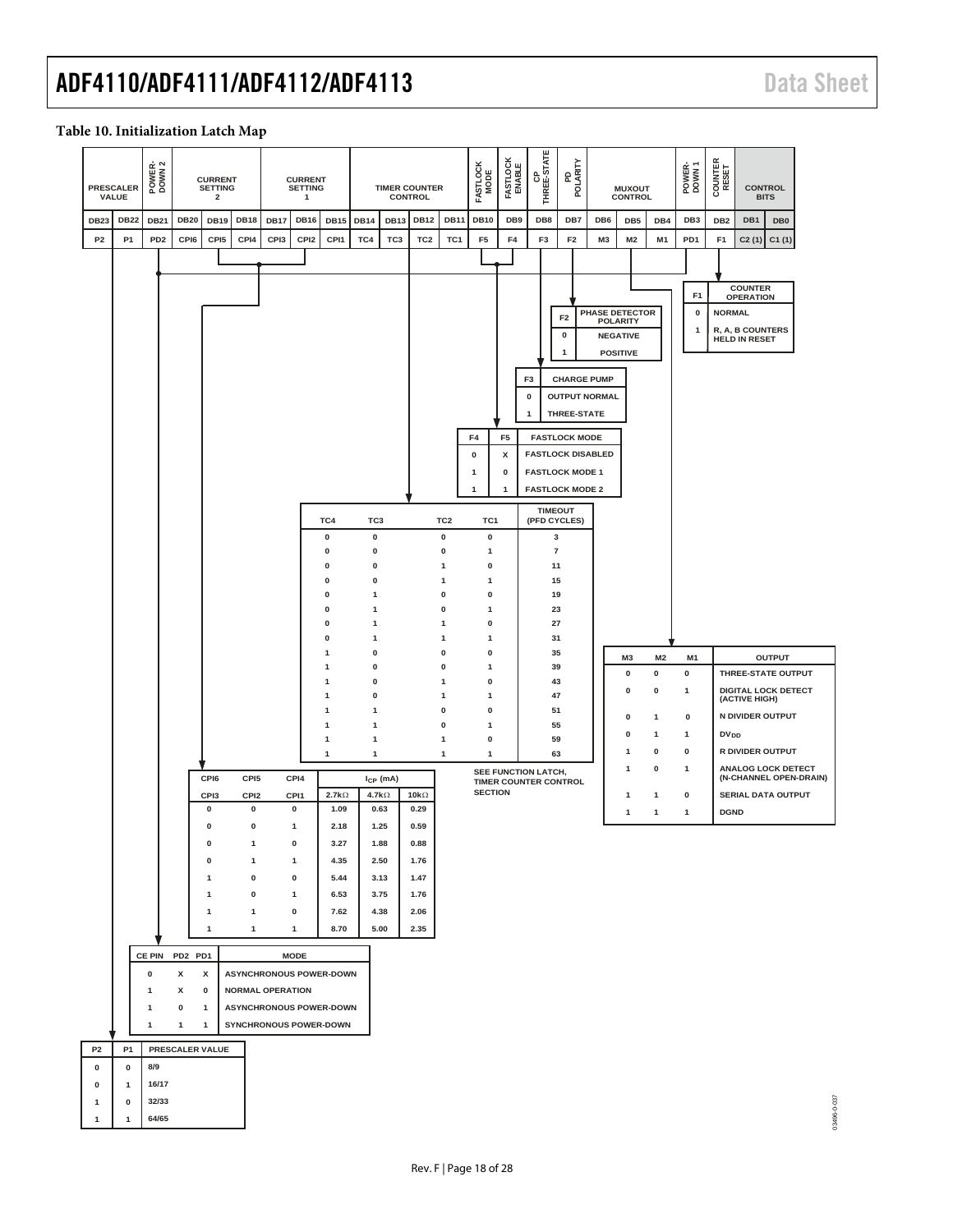# <span id="page-18-0"></span>**FUNCTION LATCH**

The on-chip function latch is programmed with C2, C1 set to 1. [Table 9](#page-16-0) shows the input data format for programming the function latch.

### *Counter Reset*

DB2 (F1) is the counter reset bit. When DB2 is 1, the R counter and the AB counters are reset. For normal operation, this bit should be 0. Upon powering up, the F1 bit must be disabled, and the N counter resumes counting in "close" alignment with the R counter. (The maximum error is one prescaler cycle.)

### *Power-Down*

DB3 (PD1) and DB21 (PD2) on the ADF411x provide program-mable power-down modes. They are enabled by the CE pin.

When the CE pin is low, the device is immediately disabled regardless of the states of PD2, PD1.

In the programmed asynchronous power-down, the device powers down immediately after latching a 1 into Bit PD1, provided PD2 has been loaded with a 0.

In the programmed synchronous power-down, the device power-down is gated by the charge pump to prevent unwanted frequency jumps. Once power-down is enabled by writing a 1 into Bit PD1 (provided a 1 has also been loaded to PD2), the device goes into power-down on the next charge pump event.

When a power-down is activated (either synchronous or asynchronous mode including CE pin activated power-down), the following events occur:

- All active dc current paths are removed.
- The R, N, and timeout counters are forced to their load state conditions.
- The charge pump is forced into three-state mode.
- The digital clock detect circuitry is reset.
- The RFIN input is debiased.
- The reference input buffer circuitry is disabled.
- The input register remains active and capable of loading and latching data.

#### *MUXOUT Control*

The on-chip multiplexer is controlled by M3, M2, and M1 on the ADF4110 family[. Table 9](#page-16-0) shows the truth table.

#### *Fastlock Enable Bit*

DB9 of the function latch is the fastlock enable bit. Fastlock is enables only when this is 1.

#### *Fastlock Mode Bit*

DB10 of the function latch is the fastlock enable bit. When fastlock is enabled, this bit determines which fastlock mode is used. If the fastlock mode bit is 0, fastlock mode 1 is selected; if the fastlock mode bit is 1, fastlock mode 2 is selected.

#### **Fastlock Mode 1**

The charge pump current is switched to the contents of Current Setting 2.

The device enters fastlock by having a 1 written to the CP gain bit in the AB counter latch. The device exits fastlock by having a 0 written to the CP gain bit in the AB counter latch.

#### **Fastlock Mode 2**

The charge pump current is switched to the contents of Current Setting 2. The device enters fastlock by having a 1 written to the CP gain bit in the AB counter latch. The device exits fastlock under the control of the timer counter. After the timeout period determined by the value in TC4 through TC1, the CP gain bit in the AB counter latch is automatically reset to 0 and the device reverts to normal mode instead of fastlock. Se[e Table 9](#page-16-0) for the timeout periods.

#### *Timer Counter Control*

The user has the option of programming two charge pump currents. Current Setting 1 is meant to be used when the RF output is stable and the system is in a static state. Current Setting 2 is meant to be used when the system is dynamic and in a state of change (i.e., when a new output frequency is programmed).

The normal sequence of events is as follows:

The user initially decides what the preferred charge pump currents are going to be. For example, they may choose 2.5 mA as Current Setting 1 and 5 mA as Current Setting 2.

At the same time, they must also decide how long they want the secondary current to stay active before reverting to the primary current. This is controlled by the timer counter control bits, DB14 through DB11 (TC4 through TC1) in the function latch. The truth table is given in Table 10.

A user can program a new output frequency simply by programming the AB counter latch with new values for A and B. At the same time, the CP gain bit can be set to 1, which sets the charge pump with the value in CPI6–CPI4 for a period determined by TC4 through TC1. When this time is up, the charge pump current reverts to the value set by CPI3–CPI1. At the same time, the CP gain bit in the AB counter latch is reset to 0 and is ready for the next time the user wishes to change the frequency.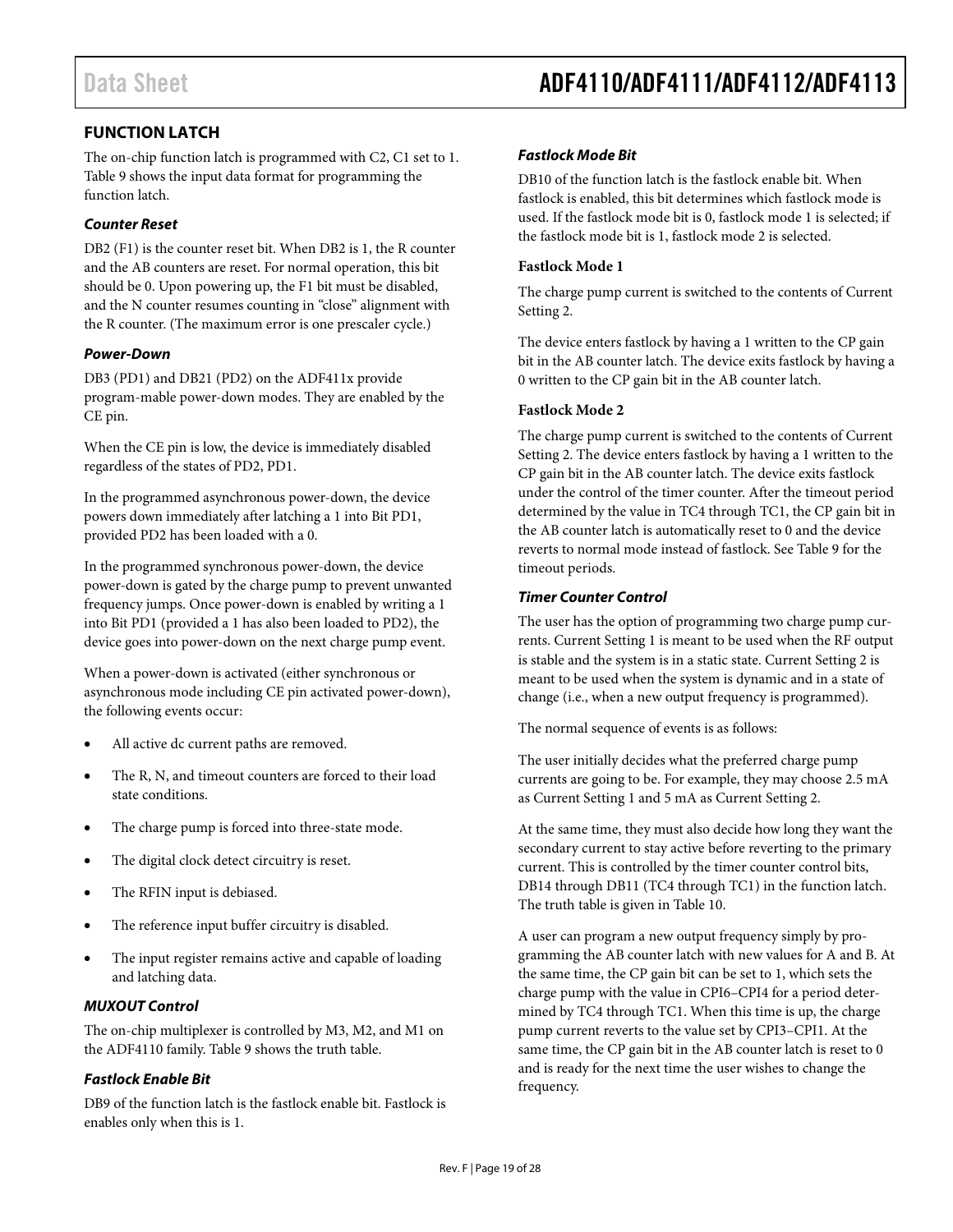Note that there is an enable feature on the timer counter. It is enabled when Fastlock Mode 2 is chosen by setting the fastlock mode bit (DB10) in the function latch to 1.

#### *Charge Pump Currents*

CPI3, CPI2, and CPI1 program Current Setting 1 for the charge pump. CPI6, CPI5, and CPI4 program Current Setting 2 for the charge pump. The truth table is given in Table 10.

### *Prescaler Value*

P2 and P1 in the function latch set the prescaler values. The prescaler value should be chosen so that the prescaler output frequency is always less than or equal to 200 MHz. Thus, with an RF frequency of 2 GHz, a prescaler value of 16/17 is valid but a value of 8/9 is not.

### *PD Polarity*

This bit sets the phase detector polarity bit. See Table 10.

### *CP Three-State*

This bit controls the CP output pin. With the bit set high, the CP output is put into three-state. With the bit set low, the CP output is enabled.

### <span id="page-19-0"></span>**INITIALIZATION LATCH**

When C2,  $C1 = 1$ , 1, the initialization latch is programmed. This is essentially the same as the function latch (programmed when C2,  $C1 = 1, 0$ .

However, when the initialization latch is programmed, an additional internal reset pulse is applied to the R and AB counters. This pulse ensures that the AB counter is at load point when the AB counter data is latched, and the device begins counting in close phase alignment.

If the latch is programmed for synchronous power-down (CE pin high; PD1 bit high; PD2 bit low), the internal pulse also triggers this power-down. The prescaler reference and the oscillator input buffer are unaffected by the internal reset pulse, so close phase alignment is maintained when counting resumes.

When the first AB counter data is latched after initialization, the internal reset pulse is again activated. However, successive AB counter loads after this will not trigger the internal reset pulse.

### <span id="page-19-1"></span>**DEVICE PROGRAMMING AFTER INITIAL POWER-UP**

After initial power-up of the device, there are three ways to program the device.

#### *Initialization Latch Method*

Apply  $V_{DD}$ . Program the initialization latch (11 in 2 LSBs of input word). Make sure the F1 bit is programmed to 0. Then, do an R load (00 in 2 LSBs). Then do an AB load (01 in 2 LSBs).

When the initialization latch is loaded, the following occurs:

- 1. The function latch contents are loaded.
- 2. An internal pulse resets the R, A, B, and timeout counters to load state conditions and three-states the charge pump. Note that the prescaler band gap reference and the oscillator input buffer are unaffected by the internal reset pulse, allowing close phase alignment when counting resumes.
- 3. Latching the first AB counter data after the initialization word activates the same internal reset pulse. Successive AB loads do not trigger the internal reset pulse unless there is another initialization.

#### *CE Pin Method*

- 1. Apply  $V_{DD}$ .
- 2. Bring CE low to put the device into power-down. This is an asynchronous power-down in that it happens immediately.
- 3. Program the function latch (10). Program the R counter latch (00). Program the AB counter latch (01).
- 4. Bring CE high to take the device out of power-down. The R and AB counters now resume counting in close alignment.

After CE goes high, a duration of 1 µs may be required for the prescaler band gap voltage and oscillator input buffer bias to reach steady state.

CE can be used to power the device up and down in order to check for channel activity. The input register does not need to be reprogrammed each time the device is disabled and enabled as long as it has been programmed at least once after V<sub>DD</sub> was initially applied.

#### *Counter Reset Method*

- 1. Apply  $V_{DD}$ .
- 2. Do a function latch load (10 in 2 LSBs). As part of this, load 1 to the F1 bit. This enables the counter reset.
- 3. Do an R counter load (00 in 2 LSBs). Do an AB counter load (01 in 2 LSBs). Do a function latch load (10 in 2 LSBs). As part of this, load 0 to the F1 bit. This disables the counter reset.

This sequence provides the same close alignment as the initialization method. It offers direct control over the internal reset. Note that counter reset holds the counters at load point and three states the charge pump but does not trigger synchronous power-down. The counter reset method requires an extra function latch load compared to the initialization latch method.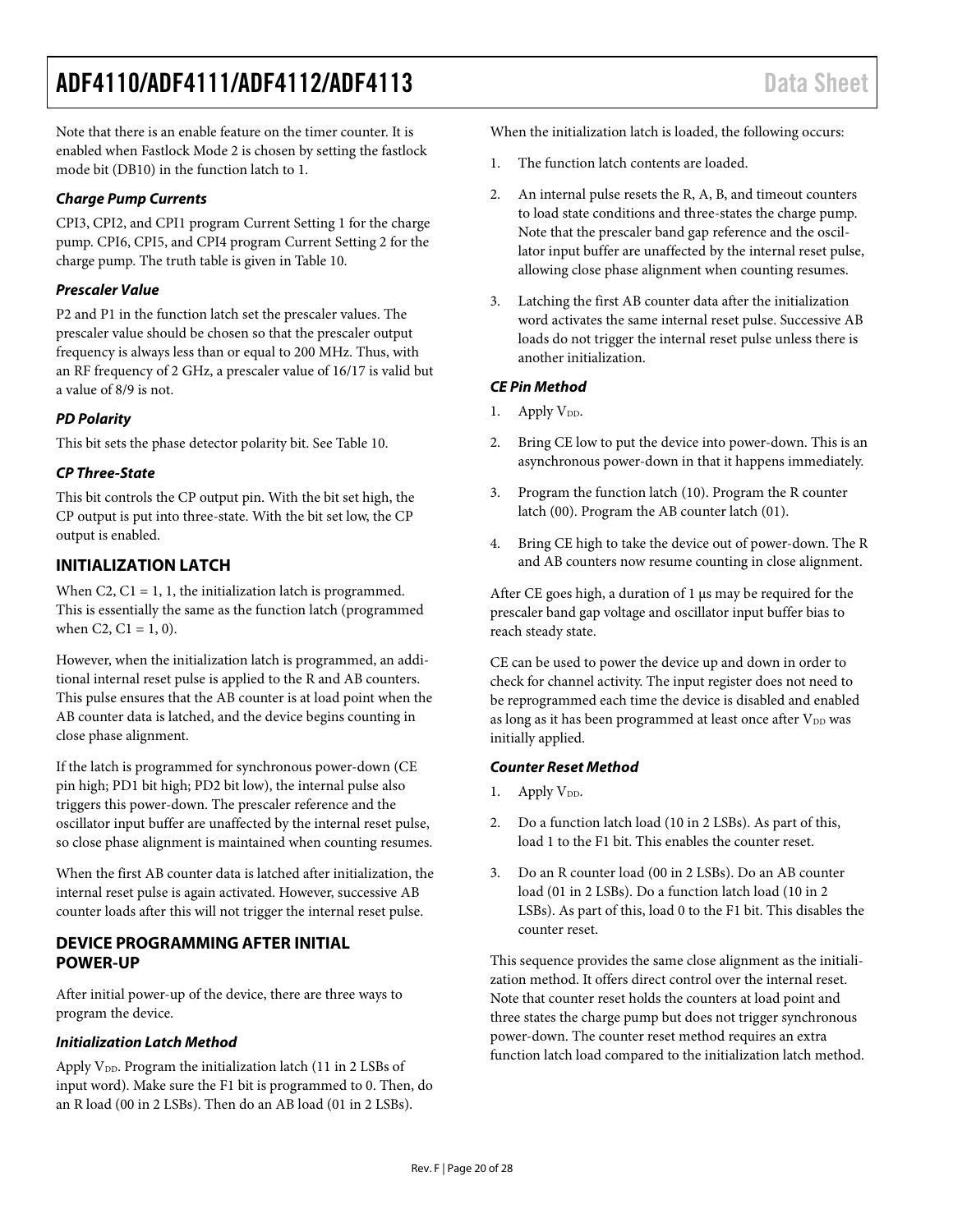## <span id="page-20-0"></span>**RESYNCHRONIZING THE PRESCALER OUTPUT**

[Table 7](#page-14-0) (the Reference Counter Latch Map) shows two bits, DB22 and DB21, which are labeled DLY and SYNC, respectively. These bits affect the operation of the prescaler.

With  $SYNC = 1$ , the prescaler output is resynchronized with the RF input. This has the effect of reducing jitter due to the prescaler and can lead to an overall improvement in synthesizer phase noise performance. Typically, a 1 dB to 2 dB improvement is seen in the ADF4113. The lower bandwidth devices can show an even greater improvement. For example, the ADF4110 phase noise is typically improved by 3 dB when SYNC is enabled.

With DLY = 1, the prescaler output is resynchronized with a delayed version of the RF input.

If the SYNC feature is used on the synthesizer, some care must be taken. At some point, (at certain temperatures and output frequencies), the delay through the prescaler coincides with the active edge on RF input; this causes the SYNC feature to break down. It is important to be aware of this when using the SYNC feature. Adding a delay to the RF signal, by programming  $DLY = 1$ , extends the operating frequency and temperature somewhat. Using the SYNC feature also increases the value of the AI<sub>DD</sub> for the device. With a 900 MHz output, the ADF4113 AIDD increases by about 1.3 mA when SYNC is enabled and by an additional 0.3 mA if DLY is enabled.

All the typical performance plots in this data sheet, except for [Figure 8,](#page-7-1) apply for DLY and  $SYNC = 0$ , i.e., no resynchronization or delay enabled.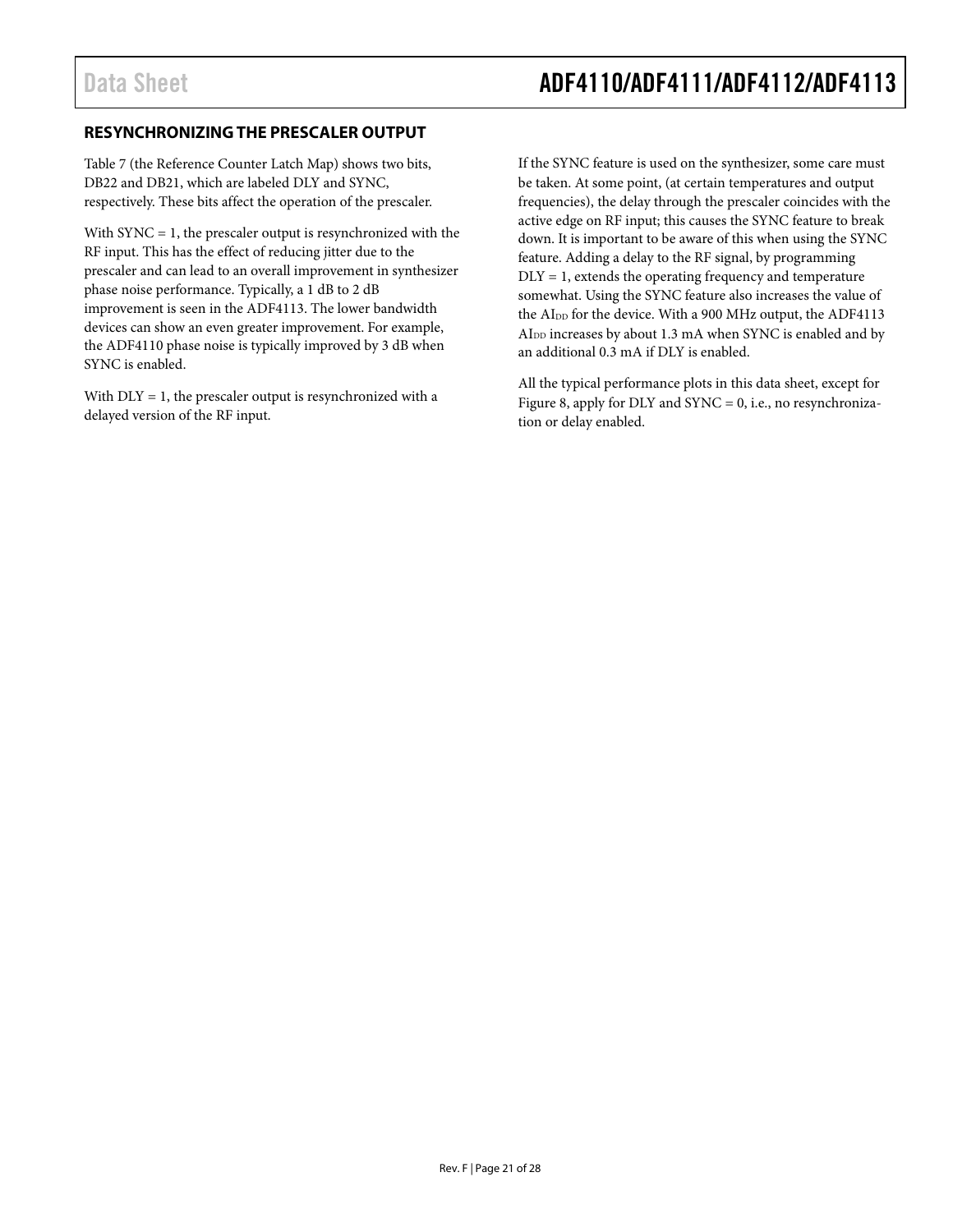# <span id="page-21-0"></span>APPLICATIONS

### <span id="page-21-1"></span>**LOCAL OSCILLATOR FOR GSM BASE STATION TRANSMITTER**

[Figure 33](#page-21-2) shows the ADF4111/ADF4112/ADF4113 being used with a VCO to produce the LO for a GSM base station transmitter.

The reference input signal is applied to the circuit at  $FREF_{IN}$ and, in this case, is terminated in 50  $\Omega$ . A typical GSM system would have a 13 MHz TCXO driving the reference input without any 50 Ω termination. In order to have channel spacing of 200 kHz (GSM standard), the reference input must be divided by 65, using the on-chip reference divider of the ADF4111/ ADF4112/ADF4113.

The charge pump output of the ADF4111/ADF4112/ADF4113 (Pin 2) drives the loop filter. In calculating the loop filter component values, a number of items need to be considered. In this example, the loop filter was designed so that the overall phase margin for the system would be 45 degrees. Other PLL system specifications are

 $K_D = 5$  mA  $K_v = 12$  MHz/V Loop Bandwidth  $= 20$  kHz  $F_{REF} = 200$  kHz  $N = 4500$ Extra Reference Spur Attenuation = 10 dB

All of these specifications are needed and used to come up with the loop filter component values shown in [Figure 33.](#page-21-2)

The loop filter output drives the VCO, which in turn is fed back to the RF input of the PLL synthesizer. It also drives the RF output terminal. A T-circuit configuration provides 50 Ω matching between the VCO output, the RF output, and the  $RF_{IN}$  terminal of the synthesizer.

In a PLL system, it is important to know when the system is in lock. In [Figure 33,](#page-21-2) this is accomplished by using the MUXOUT signal from the synthesizer. The MUXOUT pin can be programmed to monitor various internal signals in the synthesizer. One of these is the LD or lock-detect signal.

<span id="page-21-2"></span>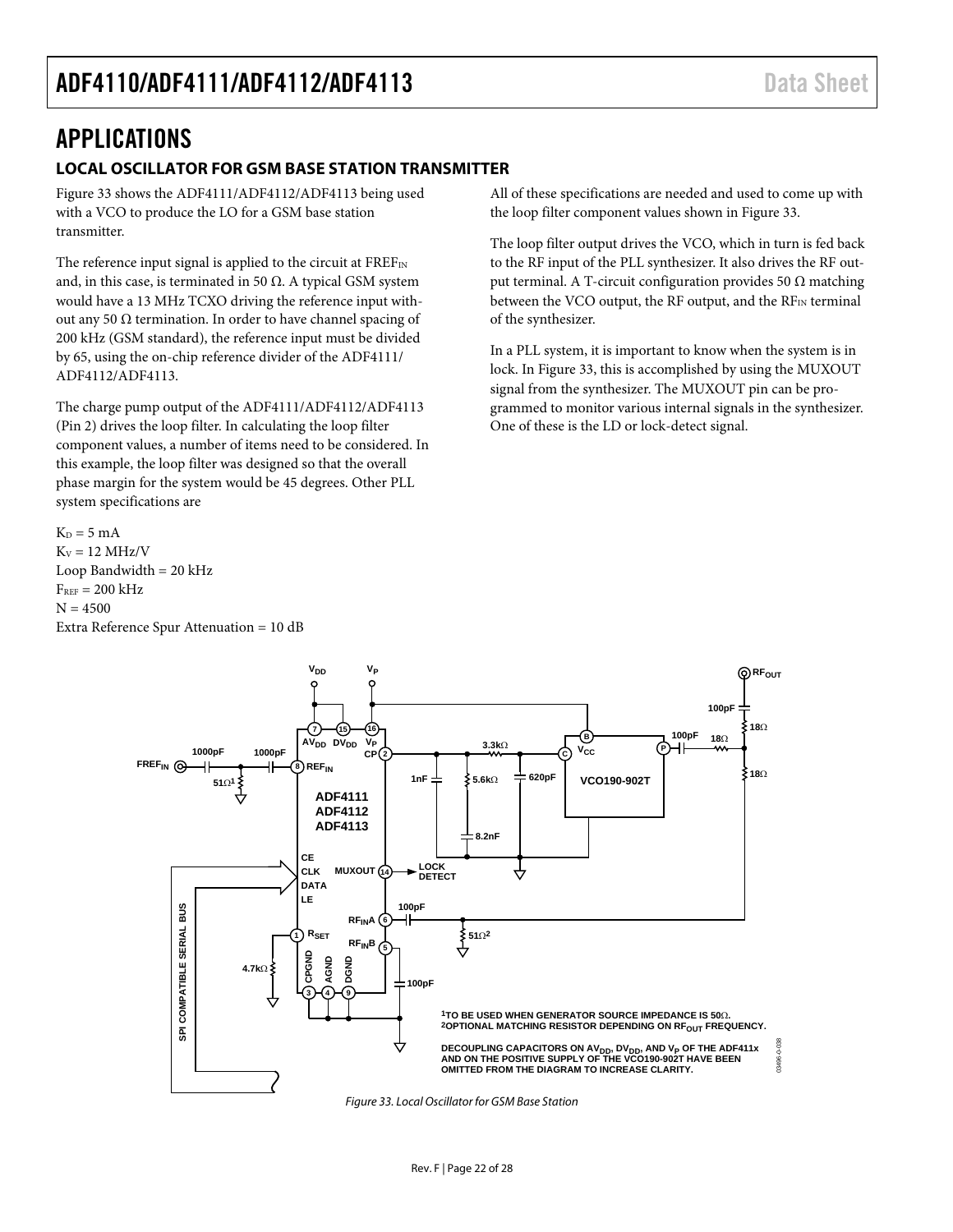

*Figure 34. Driving the RSET Pin with a D/A Converter*

### <span id="page-22-3"></span><span id="page-22-0"></span>**USING A D/A CONVERTER TO DRIVE THE RSET PIN**

A D/A converter can be used to drive the RSET pin of the ADF4110 family, thus increasing the level of control over the charge pump current, ICP. This can be advantageous in wideband applications where the sensitivity of the VCO varies over the tuning range. To compensate for this, the I<sub>CP</sub> may be varied to maintain good phase margin and ensure loop stability. See [Figure 34.](#page-22-3)

### <span id="page-22-1"></span>**SHUTDOWN CIRCUIT**

The attached circuit i[n Figure 35](#page-23-0) shows how to shut down both the ADF4110 family and the accompanying VCO. The ADG701 switch goes closed circuit when a Logic 1 is applied to the IN input. The low cost switch is available in both SOT-23 and MSOP packages.

#### <span id="page-22-2"></span>**WIDEBAND PLL**

Many of the wireless applications for synthesizers and VCOs in PLLs are narrow band in nature. These applications include the various wireless standards like GSM, DSC1800, CDMA, and WCDMA. In each of these cases, the total tuning range for the local oscillator is less than 100 MHz. However, there are also wideband applications for which the local oscillator could have

a tuning range as wide as an octave. For example, cable TV tuners have a total range of about 400 MHz. [Figure 36](#page-23-1) shows an application where the ADF4113 is used to control and program the Micronetics M3500-2235. The loop filter was designed for an RF output of 2900 MHz, a loop bandwidth of 40 kHz, a PFD frequency of 1 MHz,  $I_{CP}$  of 10 mA (2.5 mA synthesizer  $I_{CP}$ multiplied by the gain factor of 4), VCO  $K_D$  of 90 MHz/V (sensitivity of the M3500-2235 at an output of 2900 MHz), and a phase margin of 45°C.

In narrow-band applications, there is generally a small variation in output frequency (generally less than 10%) and a small variation in VCO sensitivity over the range (typically 10% to 15%). However, in wideband applications, both of these parameters have a much greater variation. I[n Figure 36,](#page-23-1) for example, there is a −25% and +17% variation in the RF output from the nominal 2.9 GHz. The sensitivity of the VCO can vary from 120 MHz/V at 2750 MHz to 75 MHz/V at 3400 MHz (+33%, −17%). Variations in these parameters change the loop bandwidth. This in turn can affect stability and lock time. By changing the programmable  $I_{CP}$ , it is possible to get compensation for these varying loop conditions and ensure that the loop is always operating close to optimal conditions.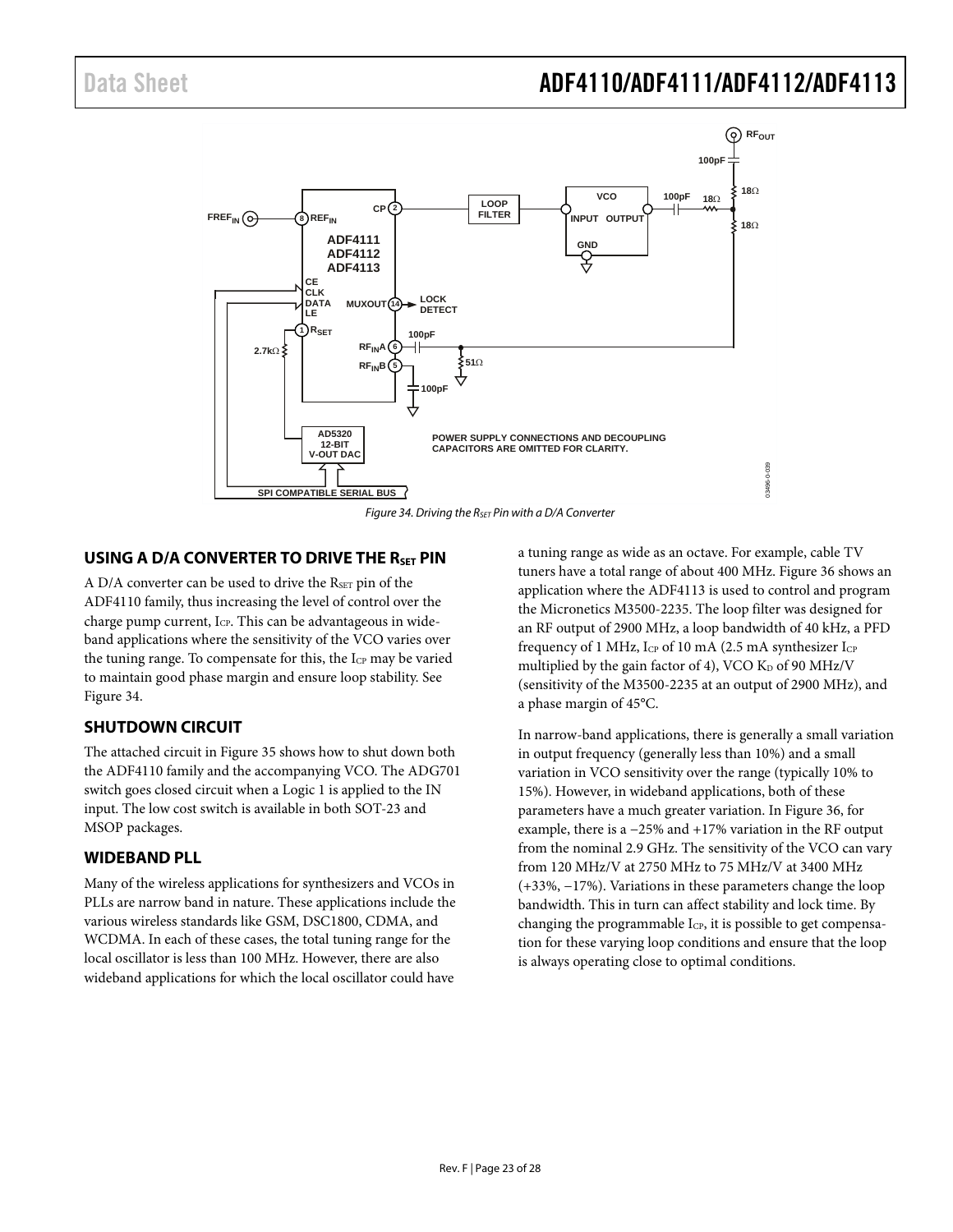

<span id="page-23-0"></span>

<span id="page-23-1"></span>*Figure 36. Wideband Phase-Locked Loop*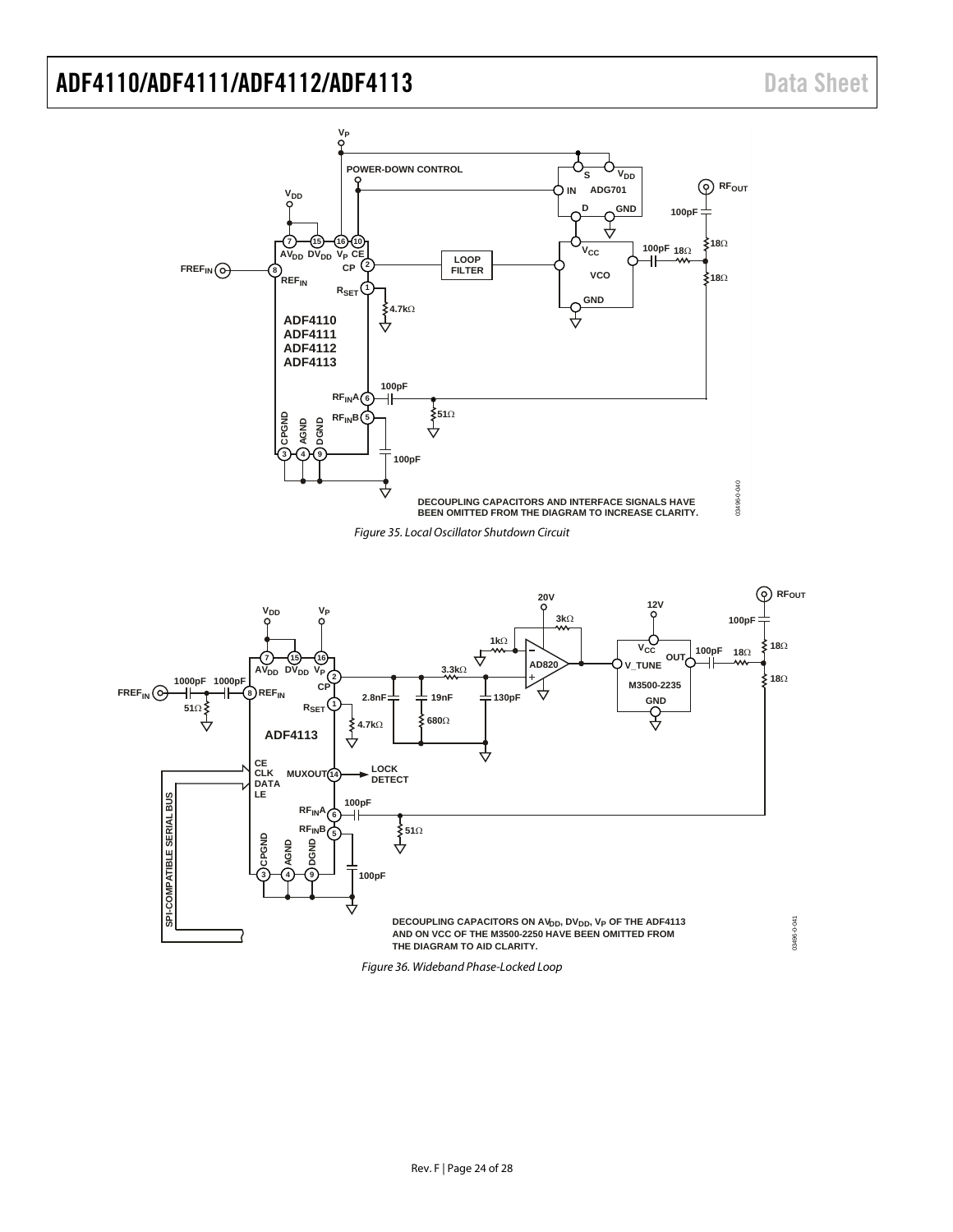### <span id="page-24-0"></span>**DIRECT CONVERSION MODULATOR**

In some applications, a direct conversion architecture can be used in base station transmitters[. Figure 37](#page-24-1) shows the combination available from ADI to implement this solution.

The circuit diagram shows the AD9761 being used with the AD8346. The use of dual integrated DACs such as the AD9761 with specified ±0.02 dB and ±0.004 dB gain and offset matching characteristics ensures minimum error contribution (over temperature) from this portion of the signal chain.

The local oscillator (LO) is implemented using the ADF4113. In this case, the OSC 3B1-13M0 provides the stable 13 MHz reference frequency. The system is designed for a 200 kHz channel spacing and an output center frequency of 1960 MHz. The target application is a WCDMA base station transmitter.

Typical phase noise performance from this LO is −85 dBc/Hz at a 1 kHz offset.

The LO port of the AD8346 is driven in single-ended fashion. LOIN is ac-coupled to ground with the 100 pF capacitor; LOIP is driven through the ac coupling capacitor from a 50  $\Omega$  source. An LO drive level of between −6 dBm and −12 dBm is required. The circuit o[f Figure 37](#page-24-1) gives a typical level of −8 dBm.

The RF output is designed to drive a 50  $\Omega$  load but must be accoupled as shown in [Figure 37.](#page-24-1) If the I and Q inputs are driven in quadrature by 2 V p-p signals, the resulting output power is around −10 dBm.

<span id="page-24-1"></span>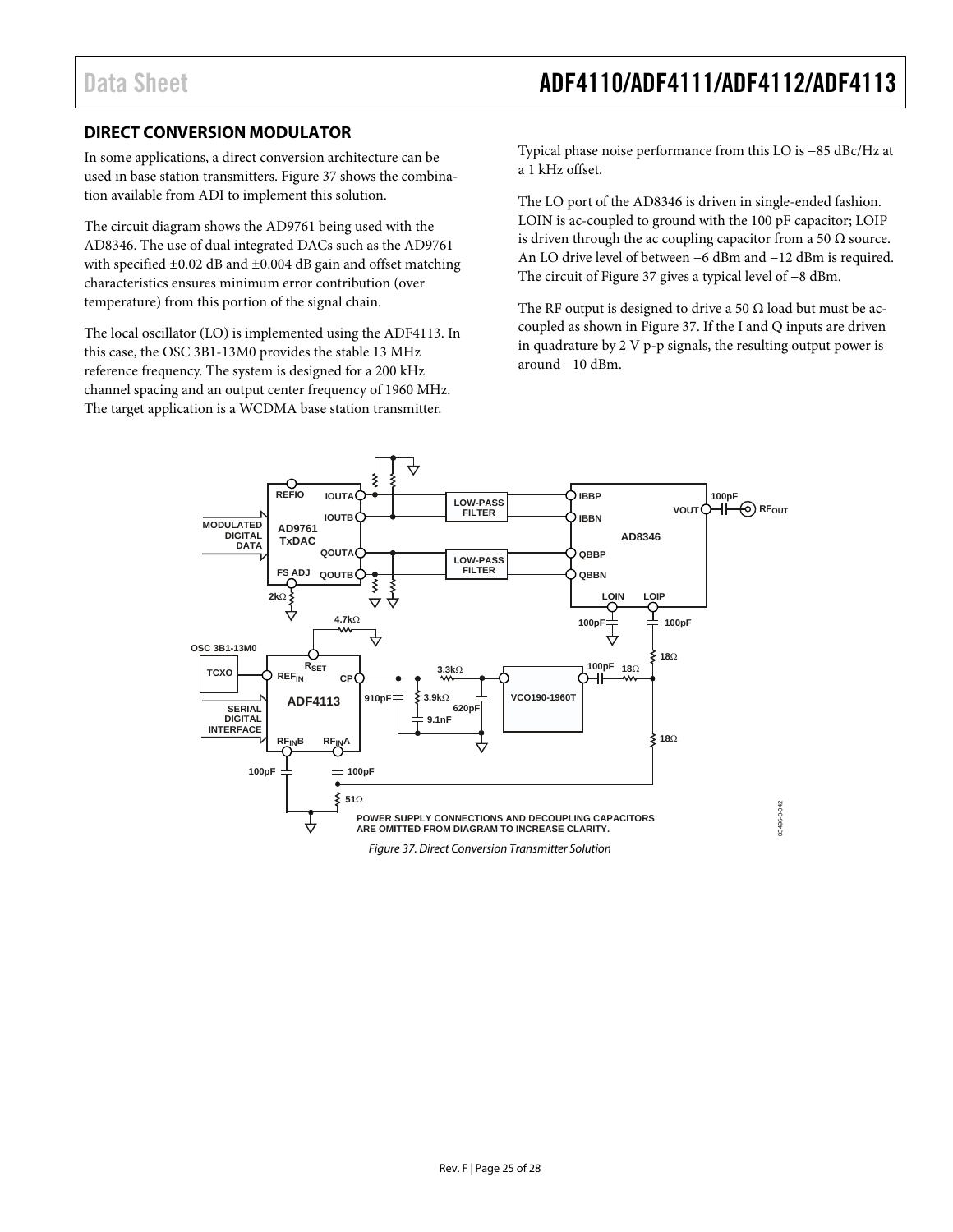### <span id="page-25-0"></span>**INTERFACING**

The ADF4110 family has a simple SPI® compatible serial interface for writing to the device. SCLK, SDATA, and LE control the data transfer. When latch enable (LE) goes high, the 24 bits that have been clocked into the input register on each rising edge of SCLK get transferred to the appropriate latch. Se[e Figure 2](#page-4-3) for the timing diagram and [Table 5](#page-12-5) for the latch truth table.

The maximum allowable serial clock rate is 20 MHz. This means that the maximum update rate possible for the device is 833 kHz, or one update every 1.2 µs. This is certainly more than adequate for systems that have typical lock times in the hundreds of microseconds.

### *ADuC812 Interface*

[Figure 38](#page-25-2) shows the interface between the ADF4110 family and the ADuC812 MicroConverter®. Since the ADuC812 is based on an 8051 core, this interface can be used with any 8051 based microcontroller. The MicroConverter is set up for SPI master mode with CPHA = 0. To initiate the operation, the I/O port driving LE is brought low. Each latch of the ADF4110 family needs a 24-bit word. This is accomplished by writing three 8-bit bytes from the MicroConverter to the device. When the third byte has been written, the LE input should be brought high to complete the transfer.

When power is first applied to the ADF4110 family, three writes are needed (one each to the R counter latch, N counter latch, and initialization latch) for the output to become active.

I/O port lines on the ADuC812 are also used to control powerdown (CE input), and to detect lock (MUXOUT configured as lock detect and polled by the port input).

When the ADuC812 is operating in the mode described above, the maximum SCLOCK rate of the ADuC812 is 4 MHz. This means that the maximum rate at which the output frequency can be changed is 166 kHz.



<span id="page-25-2"></span>*Figure 38. ADuC812 to ADF4110 Family Interface*

### *ADSP-2181 Interface*

[Figure 39](#page-25-3) shows the interface between the ADF4110 family and the ADSP-21xx digital signal processor. The ADF4110 family needs a 24-bit serial word for each latch write. The easiest way to accomplish this using the ADSP-21xx family is to use the auto buffered transmit mode of operation with alternate framing. This provides a means for transmitting an entire block of serial data before an interrupt is generated.



*Figure 39. ADSP-21xx to ADF4110 Family Interface*

<span id="page-25-3"></span>Set up the word length for 8 bits and use three memory locations for each 24-bit word. To program each 24-bit latch, store the three 8-bit bytes, enable the auto buffered mode, and then write to the transmit register of the DSP. This last operation initiates the autobuffer transfer.

## <span id="page-25-1"></span>**PCB DESIGN GUIDELINES FOR CHIP SCALE PACKAGE**

The lands on the chip scale package (CP-20) are rectangular. The printed circuit board pad for these should be 0.1 mm longer than the package land length and 0.05 mm wider than the package land width. The land should be centered on the pad. This ensures that the solder joint size is maximized.

The bottom of the chip scale package has a central thermal pad. The thermal pad on the printed circuit board should be at least as large as this exposed pad. On the printed circuit board, there should be a clearance of at least 0.25 mm between the thermal pad and the inner edges of the pad pattern. This ensures that shorting is avoided.

Thermal vias may be used on the printed circuit board thermal pad to improve thermal performance of the package. If vias are used, they should be incorporated in the thermal pad at 1.2 mm pitch grid. The via diameter should be between 0.3 mm and 0.33 mm, and the via barrel should be plated with 1 oz. copper to plug the via.

The user should connect the printed circuit board thermal pad to AGND.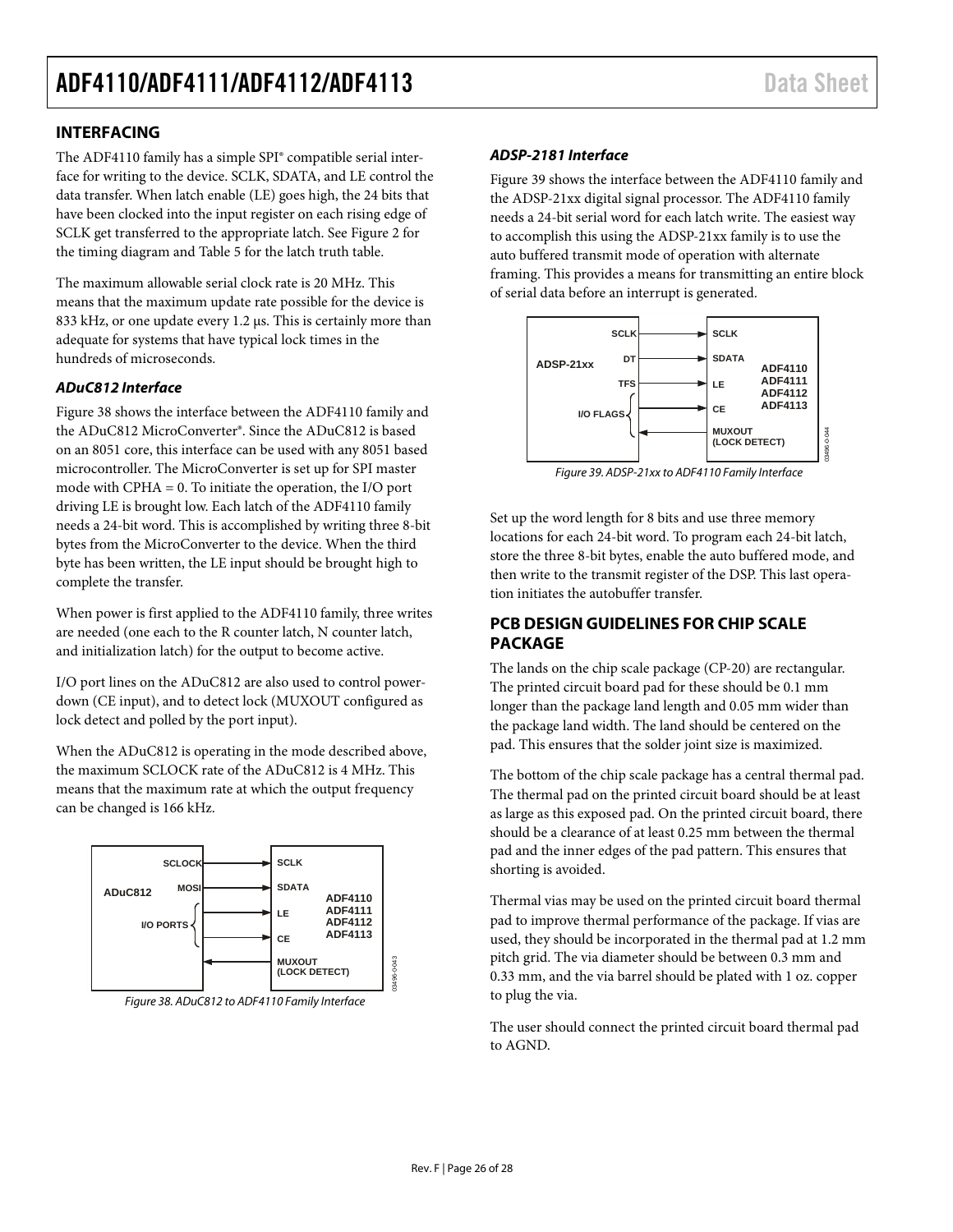**08-16-2010-B**

08-16-2010-B

# <span id="page-26-0"></span>OUTLINE DIMENSIONS